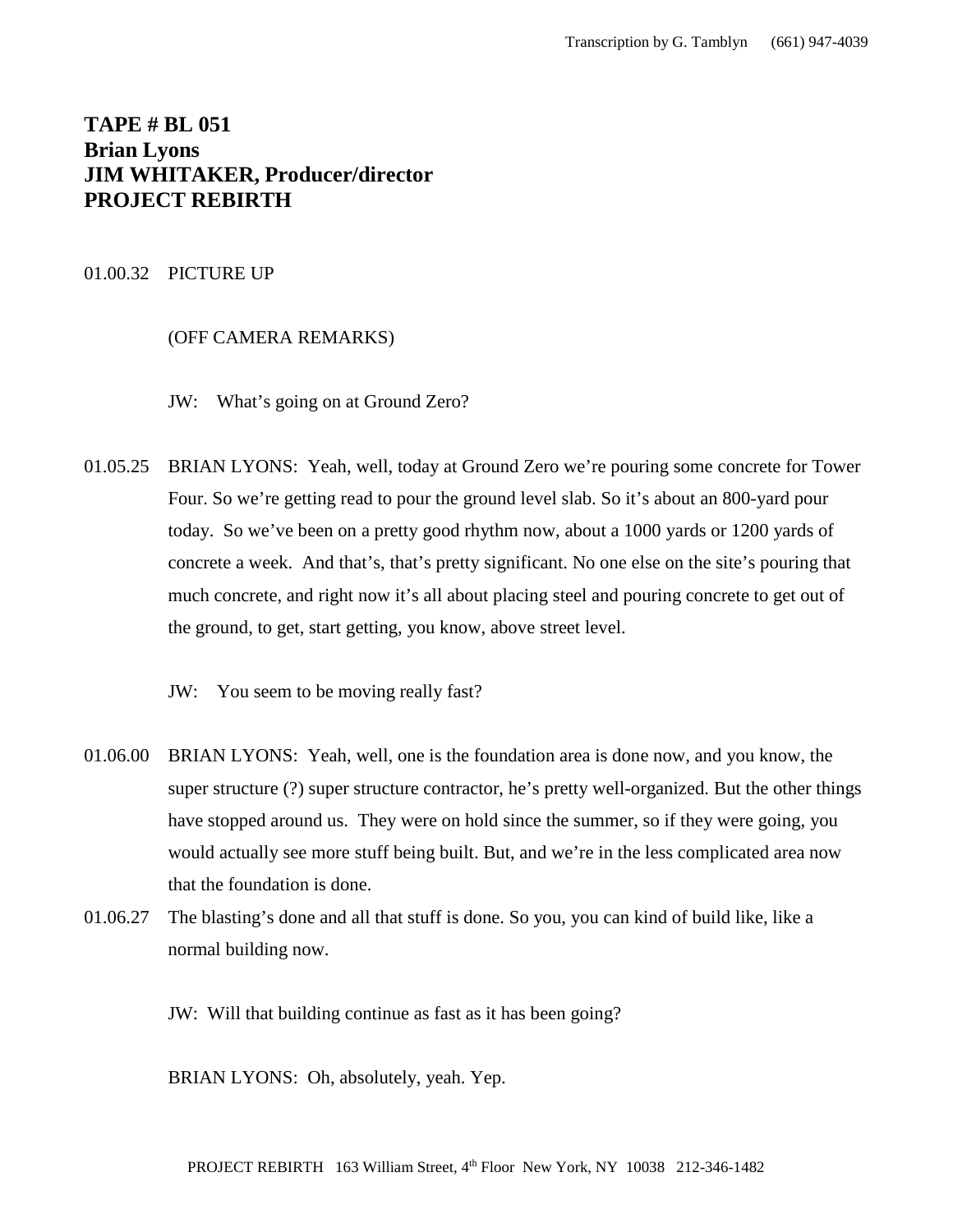JW: When will you be finished?

01.06.42 BRIAN LYONS: No, no, it's still, it's still, it's on schedule for, it has 45 more months to go. So it's like 2013, March, 2013.

JW: What about the core of it?

01.06.58 BRIAN LYONS: That's, that's when we'll be done. The top, the roof  $(\sim JW \sim)$ . The inside won't be finished.

JW: How many stories is it?

BRIAN LYONS: Sixty-seven stories.

JW: Big building?

01.07.11 BRIAN LYONS: No, no, pretty big building. (~JW~). You'll see, this time next year, there'll be steel, you know, higher than building on the site this time next year, Tower 4.

JW: What's going on with the other politics?

01.07.31 BRIAN LYONS: Yeah, well, the contract that was doing the hub and TNM stuff, that has all ceased now. So they're demobilizing and everything's going out to bid again. So they getting different contractors and there's different packages that are broken up – a subway, the hub proper, and the vehicle security center proper. So those are all going out to individual contractors or being manged maybe by one contractor, so that they can be organized a little better.

JW: How's the Freedom Tower going?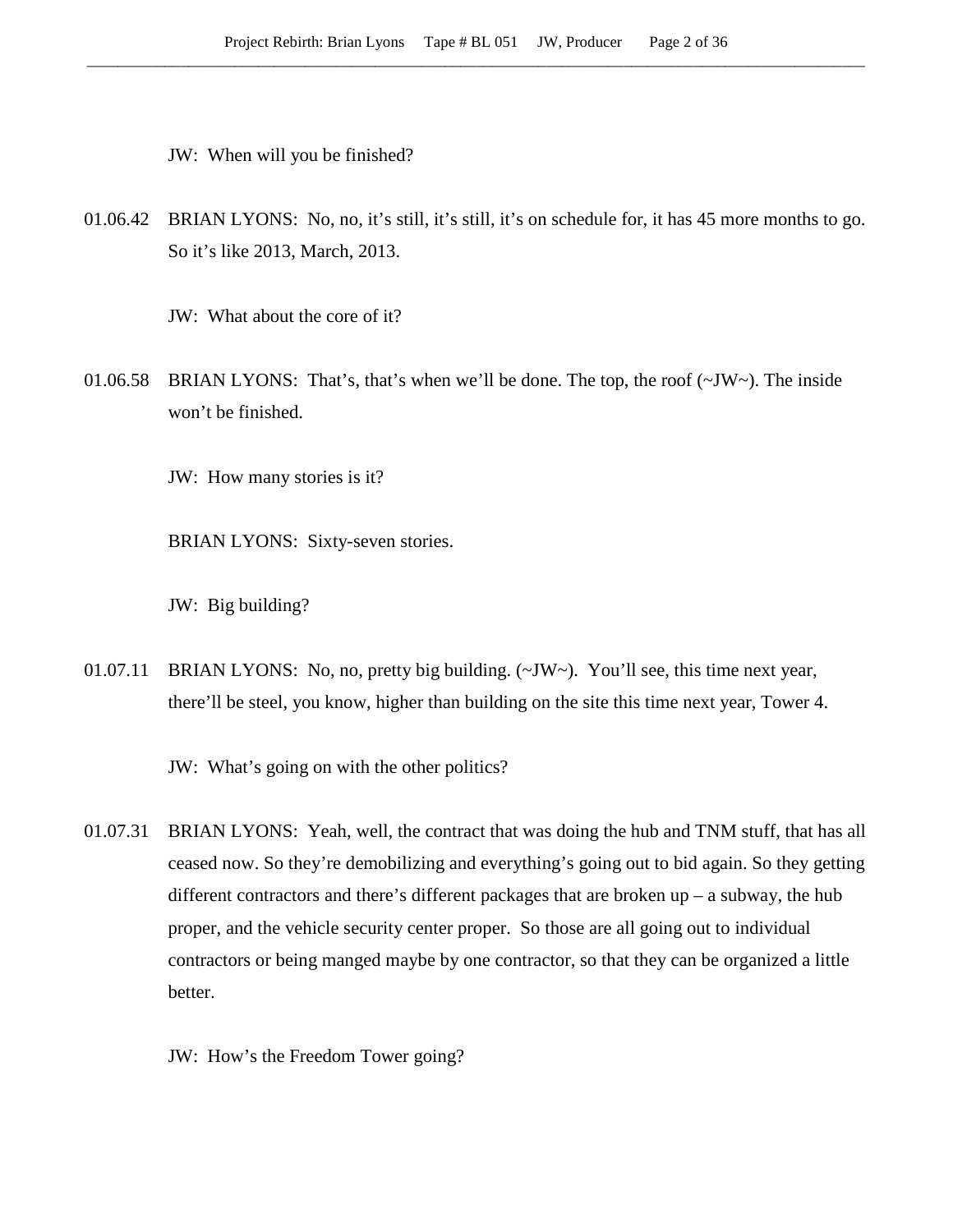- 01.08.03 BRIAN LYONS: Actually they're doing much better now. They changed some things. They're out of that PATH train area, so they're getting up to street. And you know, by, by the fall or whatever, if they get above street level, and they start just doing the steel, you'll see that to start to progress, you know? But the major complicated work for the Freedom Tower's pretty much done.
- 01.08.26 All around the, the tracks and the live train, passenger trains and stuff like that.

JW: Does the PATH train go underneath the Freedom Tower?

01.08.33 BRIAN LYONS: Yeah, it cuts right through the foundation of it. That's the original Tower Two had this PATH train cut through the bottom of the foundation of that. (~JW~) Tower One stayed clear. It was a little south of the PATH.

JW: What about the memorial?

01.08.50 BRIAN LYONS: Well, that's going well. That's (?) due to open. The, you know, the, the skeleton of it, anyway. Nine-eleven eleven. So they got the steel up, they're pouring concrete, you know, they'll finish off the grade. They'll probably get the water going, you know, that, that kind of thing. So, you know, that, that looks pretty good. See, now that it's to grade, it doesn't go any higher than the street, so it doesn't look like they're doing anything. But they're completing all the bottom sections now. You know, all the little pieces of the puzzle.

JW: How does that work in terms of the platforms?

01.09.30 BRIAN LYONS: Well, there's all different rooms – mechanical rooms and chiller rooms that supply other parts of the site. Piping system, electrical vaults. It's in like the south certain area of the site. And it, you know, has to be connected to the hub and all these other things. So you know, those areas still would need to be worked on. The, you know, the memorial and the museums and stuff that you'll see will be one section of that area that's in the pit area for the, for the memorial.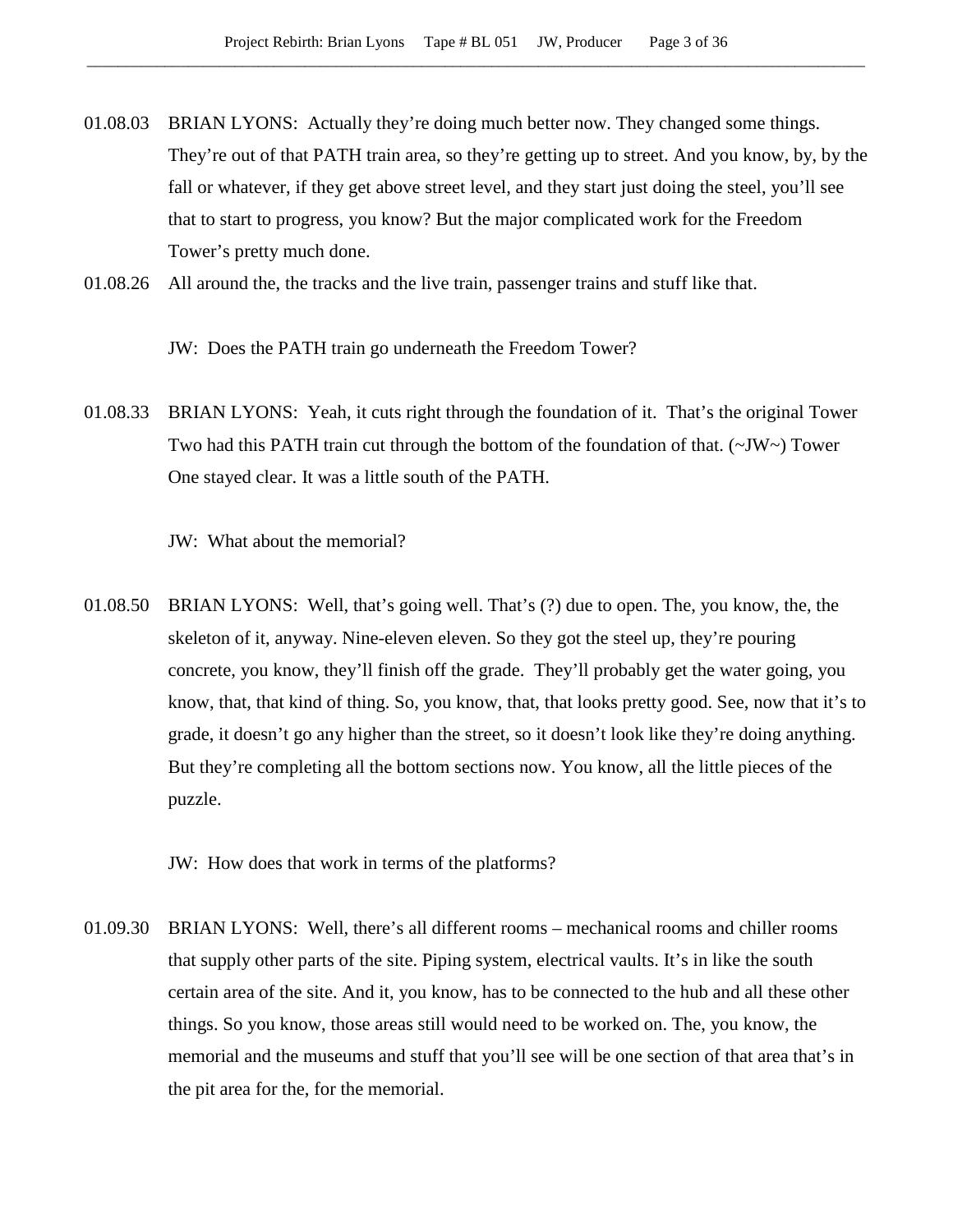01.10.06 But underneath some levels and some decks and some other areas are, are designated mechanical rooms and electrical rooms to feed the, the rest of the site. So now they'll be able to get the, the memorial open. But those other areas won't be completed probably ''til, you know, a few years after that, 2013, 14, 15, 16. Whatever. Whatever it takes (LAUGHS)

JW: How does it feel to be working on it?

01.10.33 BRIAN LYONS: Oh, no, no very good, very good. I'm glad I'm there. Luckily in this economy, you know, I still have a job, and at this (?) this work has continued, you know, and hopefully in a few more weeks they'll, they'll start to approve the other buildings and they'll go and some more people will get back to work. So you know it's ironic, like almost 8 years later, that the economy went down and at least we have a (?) little infrastructure in Lower Manhattan to keep some people employed, and, and keep building some stuff.

JW: How are things at home?

- 01.11.10 BRIAN LYONS: No, everything's good. Working on the house still, you know, it, we're just doing the yard, I got to open the pool, get stuff ready for the summer. Just about ready to open up the other section of the house. You know, I got a few more things and then I'll get my, my CO, that, that's the biggest section with that.
- 01.11.27 The kids are getting bigger. One is graduating from  $8<sup>th</sup>$  grade. And you know, one's going into 6<sup>th</sup> grade. And you know, they got all summer activities coming up now, it'll be the summer soon. So they're all looking forward to that. So it's, things are good.

JW: What else is happening?

01.11.54 BRIAN LYONS: Nothing. The same thing for 8 years. I wake up, get on the 4:30 train, come to Ground Zero, work, get back 5, 6, 7 o'clock. Go home, eat, and either go to a play or a practice or something, and then eat and go to bed. Wake up, do the same thing. The weekends are either work here or you go to an Irish competition or to some type of play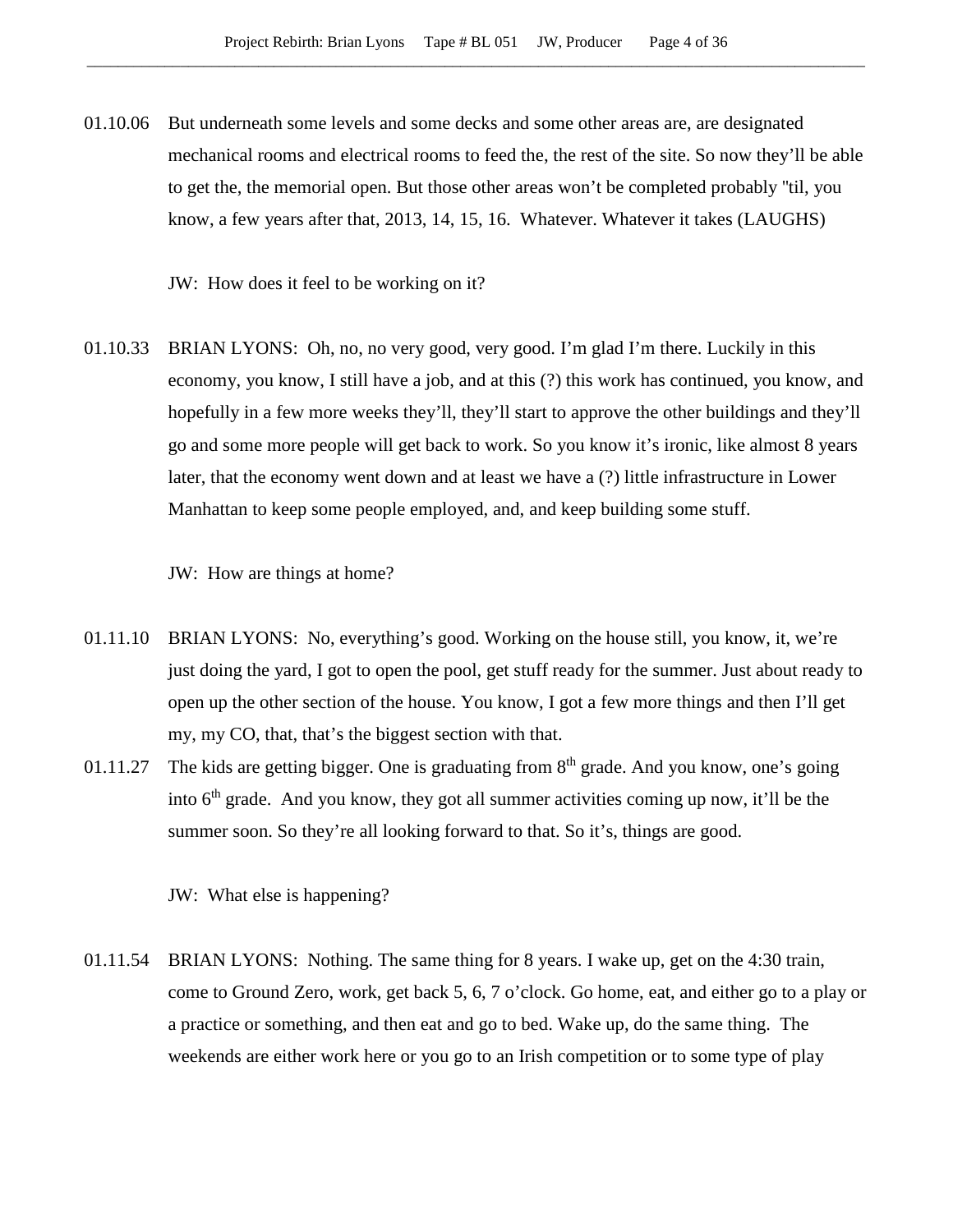practice, or something like that. That's, that's about it. You know, we, we did go, Memorial Day weekend, obviously we try to, the holiday weekends we camp.

- 01.12.28 So we went to Hershey Park for that, and we went camping. And  $4<sup>th</sup>$  of July, we're going camping at Hamanassik. That's the first place that we, we met you guys that day, the Hamanassik State Park so that's for the weekend. And in general, it's a pretty boring life. It's just life in general (LAUGHS) you know what I mean? You raising your kids, you, you know, this takes a lot of your time up. But it's like any other job, you know what I mean? It's just that you got to get up early and you get home later.
- 01.12.59 It's about a 5-hour commute, round trip.

JW: That's a lot?

01.13.05 BRIAN LYONS: Yeah, yep, yep. You know, try to take time off for going fishing. Not, not too much in the summertime, you know, maybe Father's Day there might be a fishing tournament on the lake that we bring the kids to.

JW: What do you fish there for?

01.13.19 BRIAN LYONS: Little bass and sunnies. You got to throw the bass back, they don't count. The little sunnies, they count. They weigh them all up and see who gets the. Elizabeth, the 13-year old, won her, her age group the biggest fish last year, catfish. I don't know it was 3 pounds or something like that.

JW: Was that a fluke?

- 01.13.36 BRIAN LYONS: No, no, no. Daddy's the guide so I can tell them where to go. But salmon fishing every year, we definitely go to that. We go up to the Salmon River, by Lake Ontario. In northwestern New York.. Last year was good. We, we had like 20 or 25 fish on the hook, but we never got landed one in, because they were just too strong.
- 01.13.58 They, they got into the rapids and kept breaking the line. But you could fight them. Like one we fought for a good 25, 30 minutes, at least. Kept running up river back into the, into the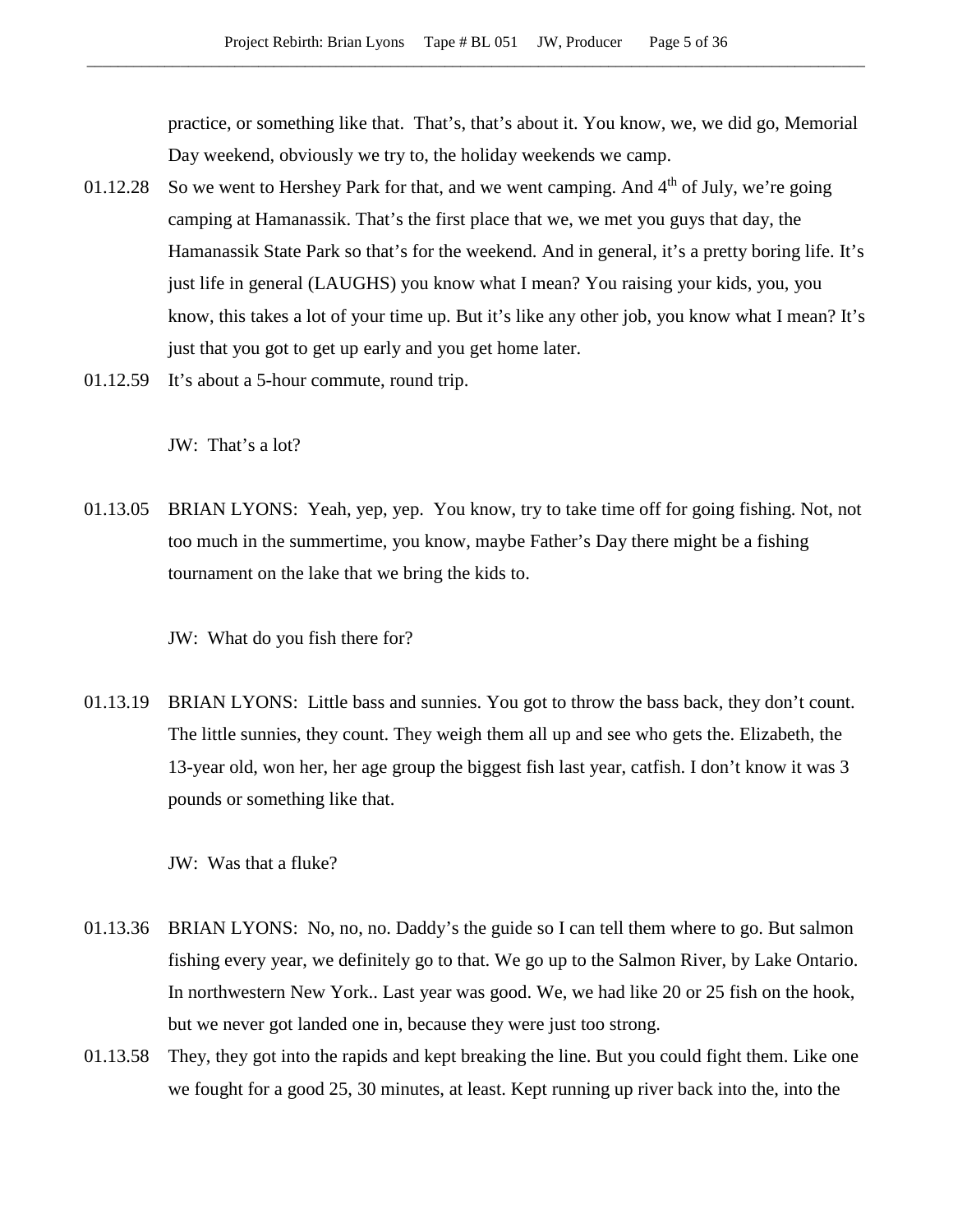rapids. Pull them back down. Then we, we had him about from, from here to there. I had him, and I sent the 13-year old over with the net, and she scared the damn thing and it went all the way back up, all the way up the river, took all the line off the pole, then snapped it.

01.14.28 See ya (?) snap. But that's fun, actually. You get a little aggravated, you lost the fish. But that happened about 4 or 5 times that the fish took all the line, drag on all the way, snap. Line. You know?

#### (OFF CAMERA REMARKS)

#### JW: (RE: TOM STORY ABOUT FISHING IN COLORADO)

#### (OFF CAMERA REMARKS)

JW: How's the Irish dancing?

- 01.18.23 BRIAN LYONS: Well, Patricia doesn't do it anymore.  $(\sim JW)$  She does plays and stuff, so she had starred in, she was (Charpee?) in one of the, her school theater's play. So it was very good, she did well. And then she's in another one, High School Musical 2, and she's trying auditioning for Annie and stuff. She does that kind of stuff. And Elizabeth still does the Irish dancing. There's a competition next weekend. And she hurt her groin muscle, so she's been kind of like for 2 months out of commission. She (?) went to practice a little bit, she'd be going to physical therapy. So she's at physical therapy right now. So.
- 01.19.01 You know, it's (?) good for her like now, you know, she, you know, probably won't be like the champion of Ireland, like very seldom kids get that. But you know, she likes it and she enjoys it and she has lots of friends, and, and you go and you compete and you sometimes you win sometimes you lose, so it's good for them, you know? Keeps them as an activity and focused and stuff like that, so it's good.

JW: You still go to the competitions?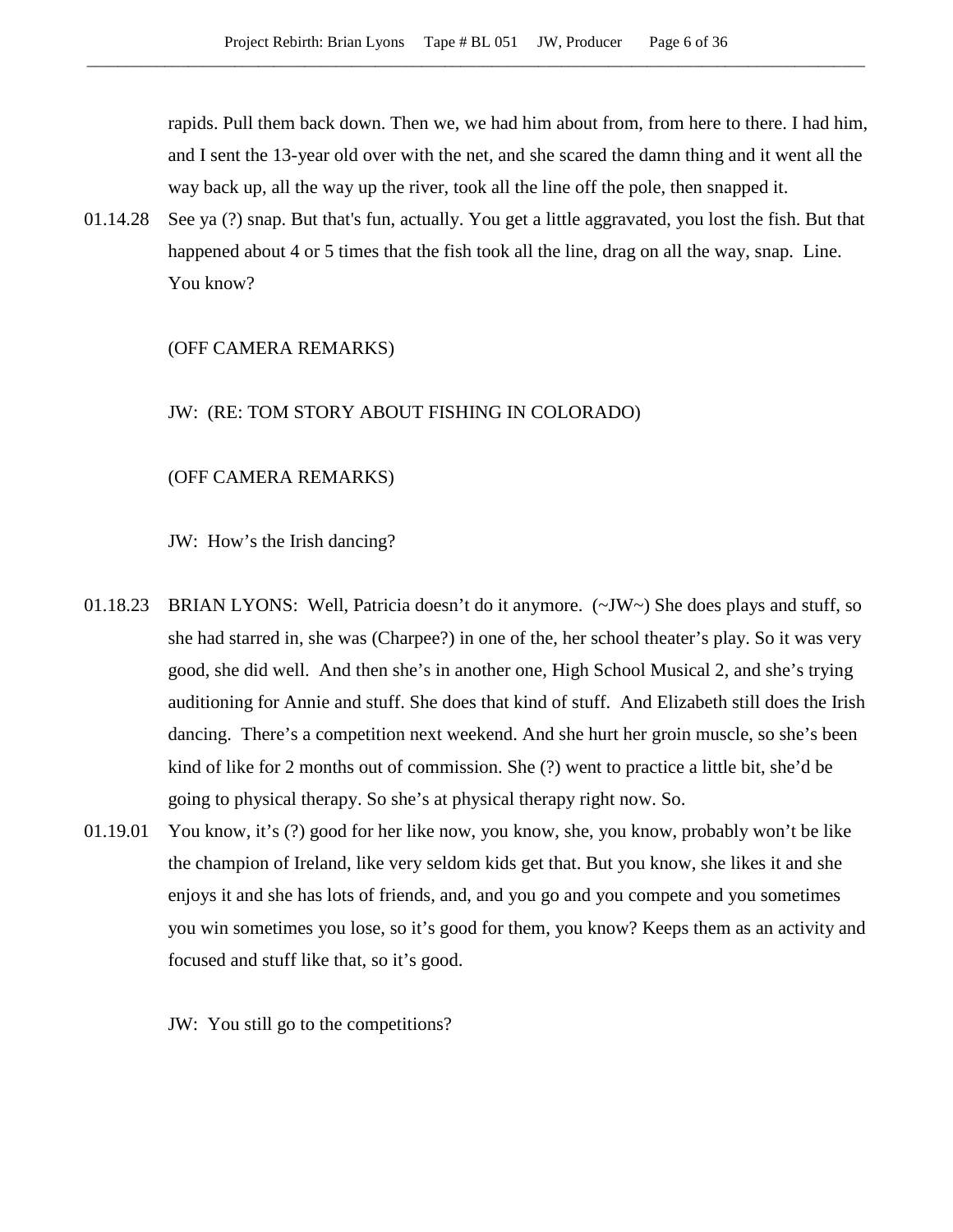01.19.25 BRIAN LYONS: Yeah, yeah, yeah, I drive her pretty much. (?) We try to get, they're either on a Saturday or Sunday, I try to sign up for the Sunday ones so that I know that we probably may not work. You got to sign up like 2 months ahead of time for it. So you don't know if you're working that day or not, so. Or if you do, you got to try to switch, you know, if you can.

JW: How's Laurie?

01.19.45 BRIAN LYONS: Laurie's good, yep, yep. She turned 50 this year. We had a big  $50<sup>th</sup>$ surprise party for her, and she liked that, so that was good.

JW: At the house?

BRIAN LYONS: No, no, no. At a little place down by the lake. You know, so it, so it was good. (~JW~) Everybody's good.

JW: What were you thinking coming here today?

- 01.20.14 BRIAN LYONS: The, you know, there's a lot of, when you're busy, and it's hard to come away to these things, you know what I mean? Like even, or the time that you film me, that, that turned into a worse thing than it, than we thought afterwards, for 2 or 3 days later.
- 01.20.31 All because people are envious and jealous. They started like a whole big thing about that. That (~JW~) that wasn't good. Don't, don't worry about it. It's, it's these people. And then Silverstein guys, they, they get involved, want to shoot me and do interviews. And then it's the same thing. The people that, some people that you work with, they you know, get agitated that you're doing that type of thing. It's I don't know.
- 01.21.31 You know, it's, sometimes it's hard to do at work 'cos you're working, and then you know, if, if there's a film crew there and stuff like that, you know, everyone's looking at you. Years ago there wasn't as many people you know what I mean? Like we used, when we did the PATH, that was really the only project on, on the site we did that. Now there's all different projects. So, but there's a lot of different medias that come on. But in, in general, not a lot,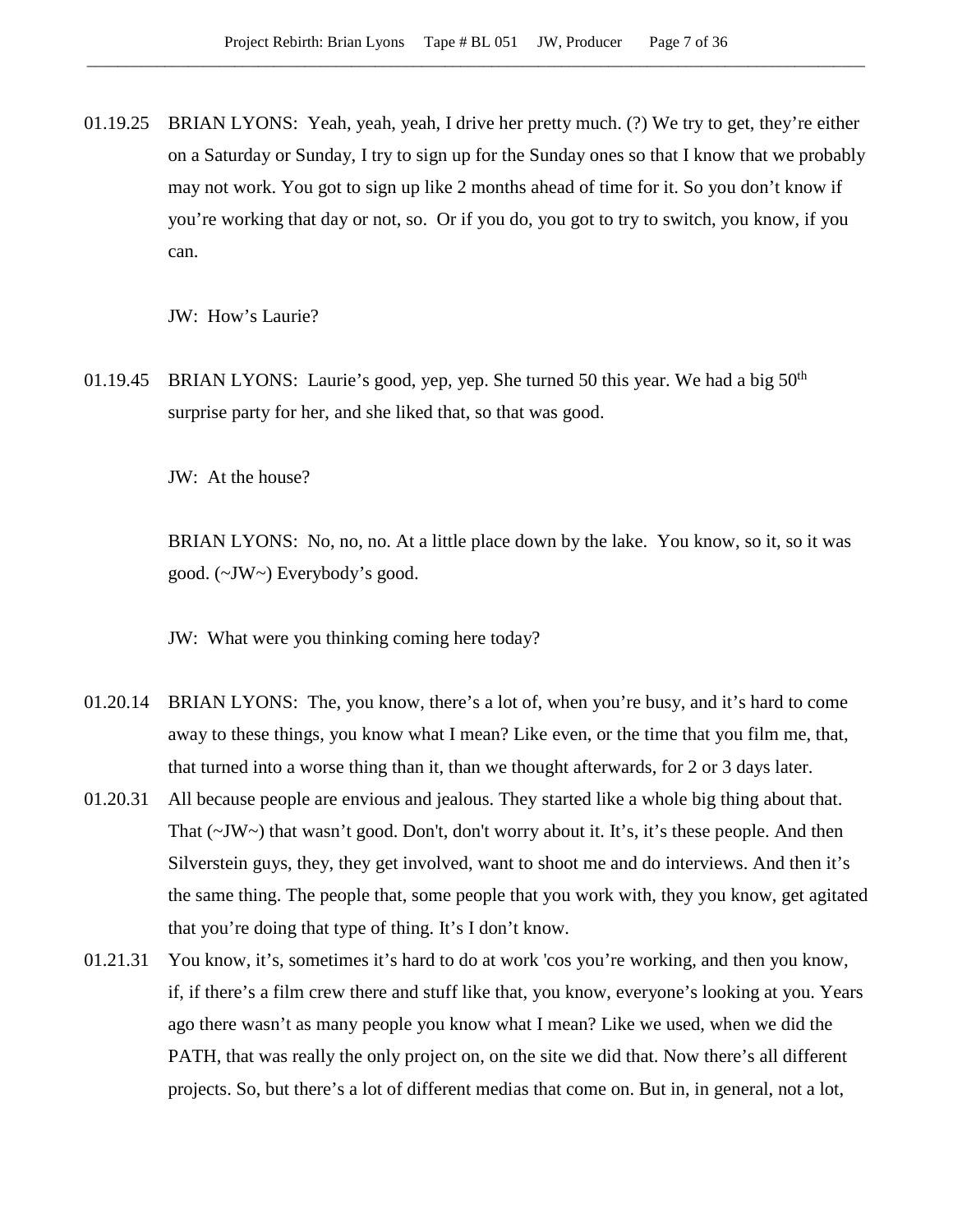like say, you guys and then Silverstein and then the Port, so there's 3. You know, that the Port's always there doing stuff, and Silverstein has its own guys doing things, you know what I mean? Like they filmed one of the pours the other day. And they want to interview you while the concrete's flowing and asking you questions. What's that doing, and, you know, why did that make a pile and what's that thing for, what's that tool, that type of stuff. So.

01.21.59 It's Ok, but it's (?) sometimes it interferes with stuff, and you feel uncomfortable with it, you know what I mean? You know because, because in this economy, people are like, what to do anything to get you fired, you know what I mean? It's very, very, you know, construction's a weird business to be in.

#### (OFF CAMERA REMARKS)

01.22.29 BRIAN LYONS: It's good that it's not like a week before 9-11. I think it's much better that way.

JW: Why?

- 01.22.36 BRIAN LYONS: Oh, it's a lot of stress near 9-11. There's all, you know, all sorts of media things, and you know, the anticipation of coming down to the site and it, you know, it's like having Thanksgiving, you know? Aunt Molly's got to come and you're going here and who's sleeping where, and you meeting your brother or your aunt that, you know, whatever. It's a lot of things happen around 9-11. So.
- 01.22.59 Now it's just a Thursday afternoon.

## (OFF CAMERA REMARKS)

JW: What has this journey been like for you?

01.24.13 BRIAN LYONS: (MID-STATEMENT) my concept of the last 7 ½ years is probably still the same as yours, maybe other people have, don't have that. But when I came to the site 9-11,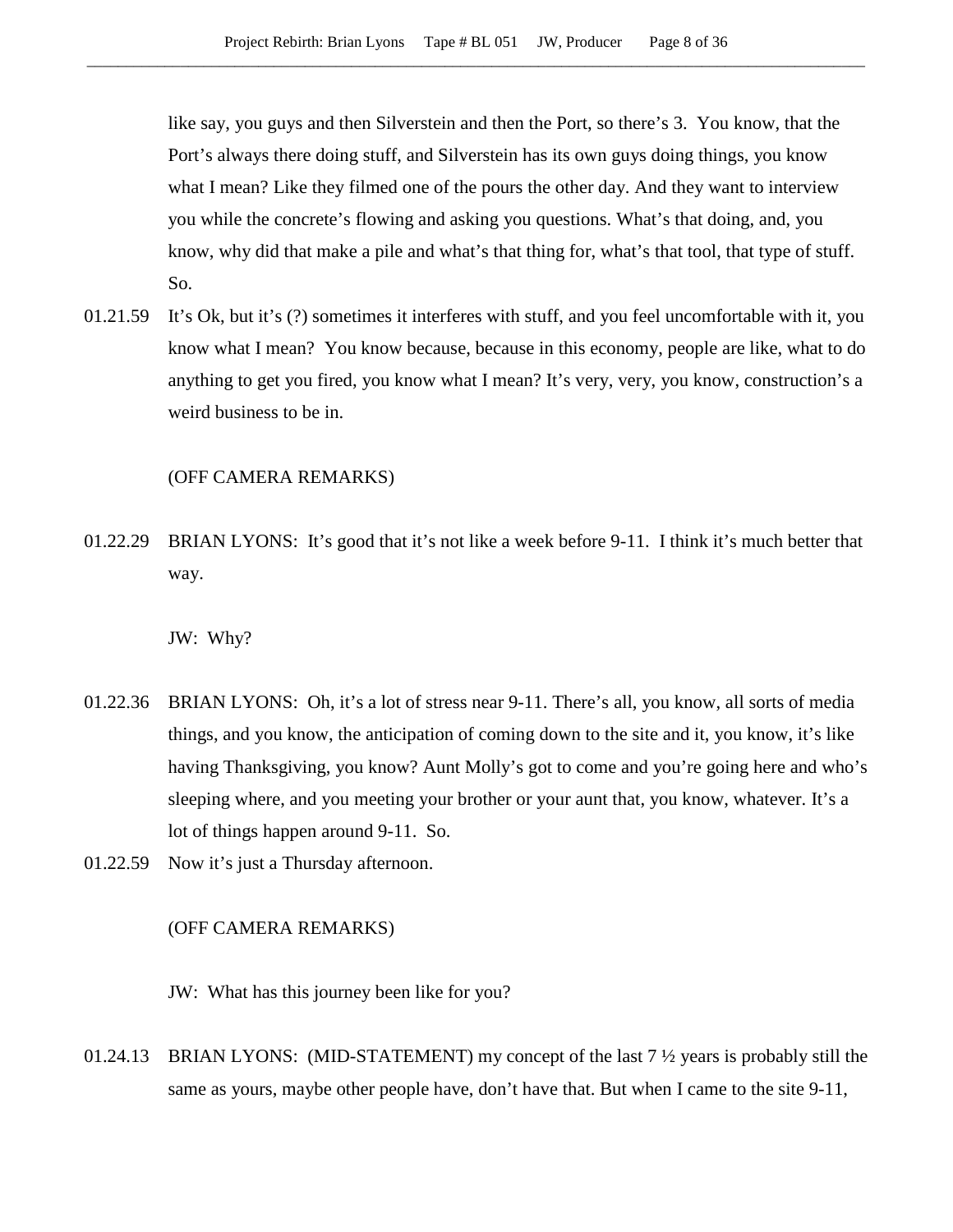you know, I had specific goals. Find my brother, get the rest of the people and rebuild Ground Zero.

- 01.24.28 So we did, the first couple kind of, and then now I've been still at Ground Zero trying to rebuild that thing. So it's still ongoing process. So you know, I was lucky enough to be involved with this project, which I love, to have been tracked along that merry way. And you know, sometimes it was uncomfortable or having to get those feelings and stuff like that, as, as it goes along. But you know, this is, is, was a vision and something that actually came true.
- 01.25.04 That you can actually track these amount of people and, and film things the way that you have, such as what I've been doing. It's, it's almost kind of like the same thing. Staying on that one project and, you know, putting the first new piece of concrete there or the first new column for a station and starting the Freedom Tower and moving to other buildings, and trying to get this thing out of the ground.
- 01.25.30 Now, granted, there's many years left before this thing will be in a completed state, but you know, I've tried to stay focused on that, balance my family and your personal life all in one thing. It's just a whole big thing. And then, you know, like to be honest with you, a few months ago, I, you wake up one day and you realize hey, my life's almost over, and you know, what am I doing here.
- 01.25.58 And you know, where am I going with it? And you know, I've been on one thing focused so desperately, you know, what about the rest of my life or my goals that I wanted to do, that I had in the back of my head. So. Some of them are on hold, I guess, if you, you know, some all you can't reach 'cos you don't have the money to do them or whatever you want to try to do. But you know, you know, I'm, a, a construction guy, builder guy, since I'm little.
- 01.26.29 So I'm (?) doing stuff that I like to do. Since I'm a little kid, you know, building buildings or building something or whatever it is. So it's at least it's that enjoyable to do, you know what I mean? You know, it's not like I'm, was a banker and I'm doing this. Then it, you might be a fish out of water. But it's natural for me to do this type of thing. So. You know, it, it's been interesting.
- 01.26.56 I, you know, it's gonna be enjoyable to see the final product that I would assume so. We'll see how it goes.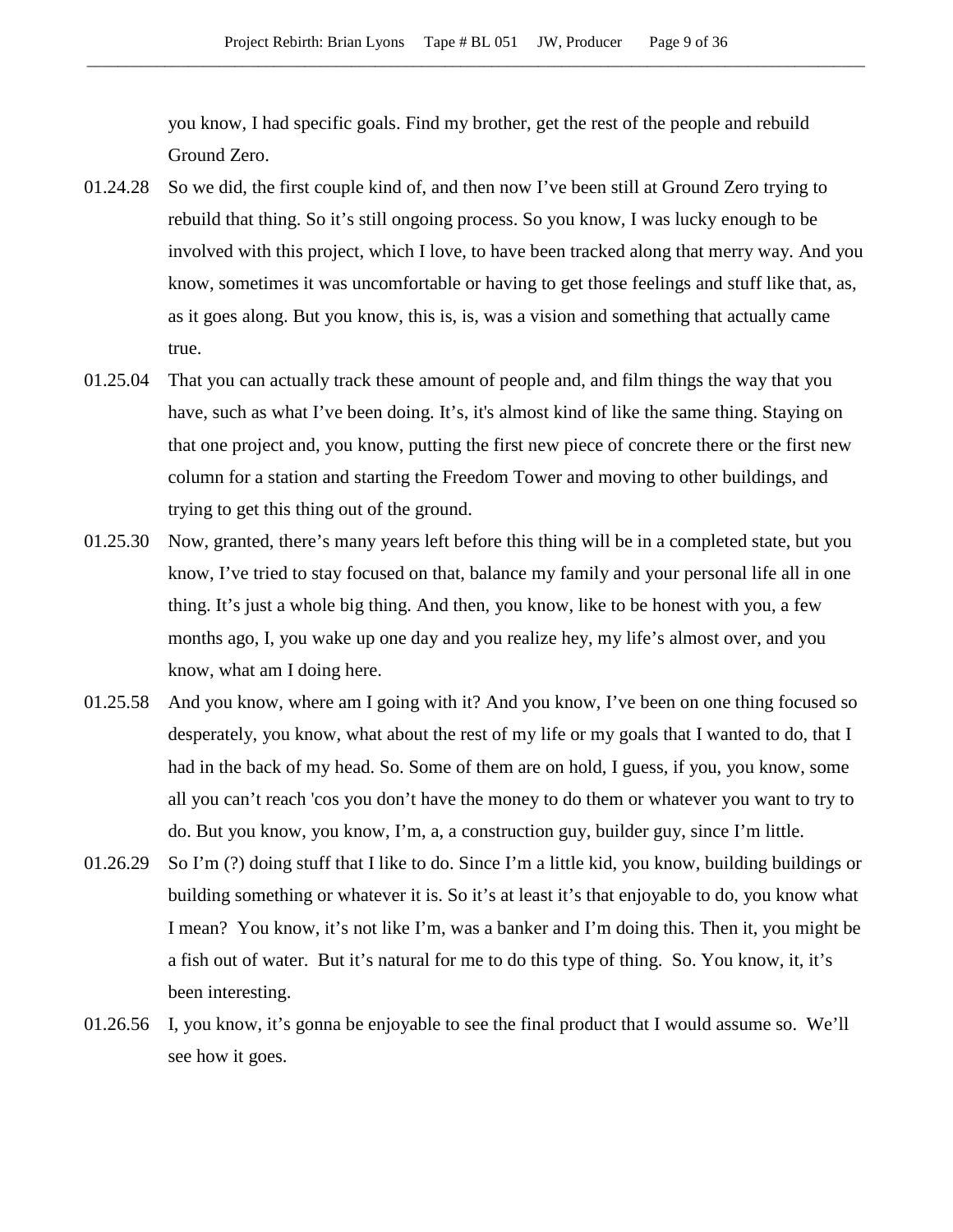JW: What do you think you'd be doing if you were not on this path?

- 01.27.25 BRIAN LYONS: Yeah, but it, I don't know. It's almost the same because I was working in construction in Midtown, so I would have been from one building to another building to another building. So I would have been doing New York City construction still. But now I'm doing New York (?) city construction and, in a once in a lifetime historical place. So it's kind of better, almost, if you look at it. You know, but career-wise, you know, you want to go up the ladder, you know, and stuff. And you've seen all these people around you go up the ladder and you've gone nowhere.
- 01.28.00 So that's disappointing. You know? Are you a patriot or are you a pawn, which one are you, you know what I mean? It's sometimes you think like that.

JW: What does that mean when you think that way?

- 01.28.13 BRIAN LYONS: Well, you come there, to, at 9-11, to help people and help find people and try to rebuild everything as a patriot. And as you go along, the bureaucracy of stuff is you work with different contractors along the way, and they use you as a pawn to build or make money for their company.
- 01.28.35 Everybody, no one's there doing anything for free, that's for sure (LAUGHS). And now, you know, especially now, almost 8 years later, there's definitely the remembrance and the dedication and the patriotism is, that's not there anymore. You know, you, very few people have that, you know? So it's, it's just a regular construction site as far as anyone else is concerned, you know?
- 01.29.02 If I got to drill, if was told, if I bid on drilling 5 holes and they asked me to drill six, hey, you got to pay me (LAUGHS). It's just like construction, anything else. The union guys says hey, my man can't work like that, you know? So it's, those things are long, long forgotten, so.

JW: How are they with you, how do you feel about those things?

01.29.26 BRIAN LYONS: No, me, I put the extra mile, the extra hour, the extra days, the extra effort in, still, you know? My passion is still there 'til the whole thing is completely done. So. But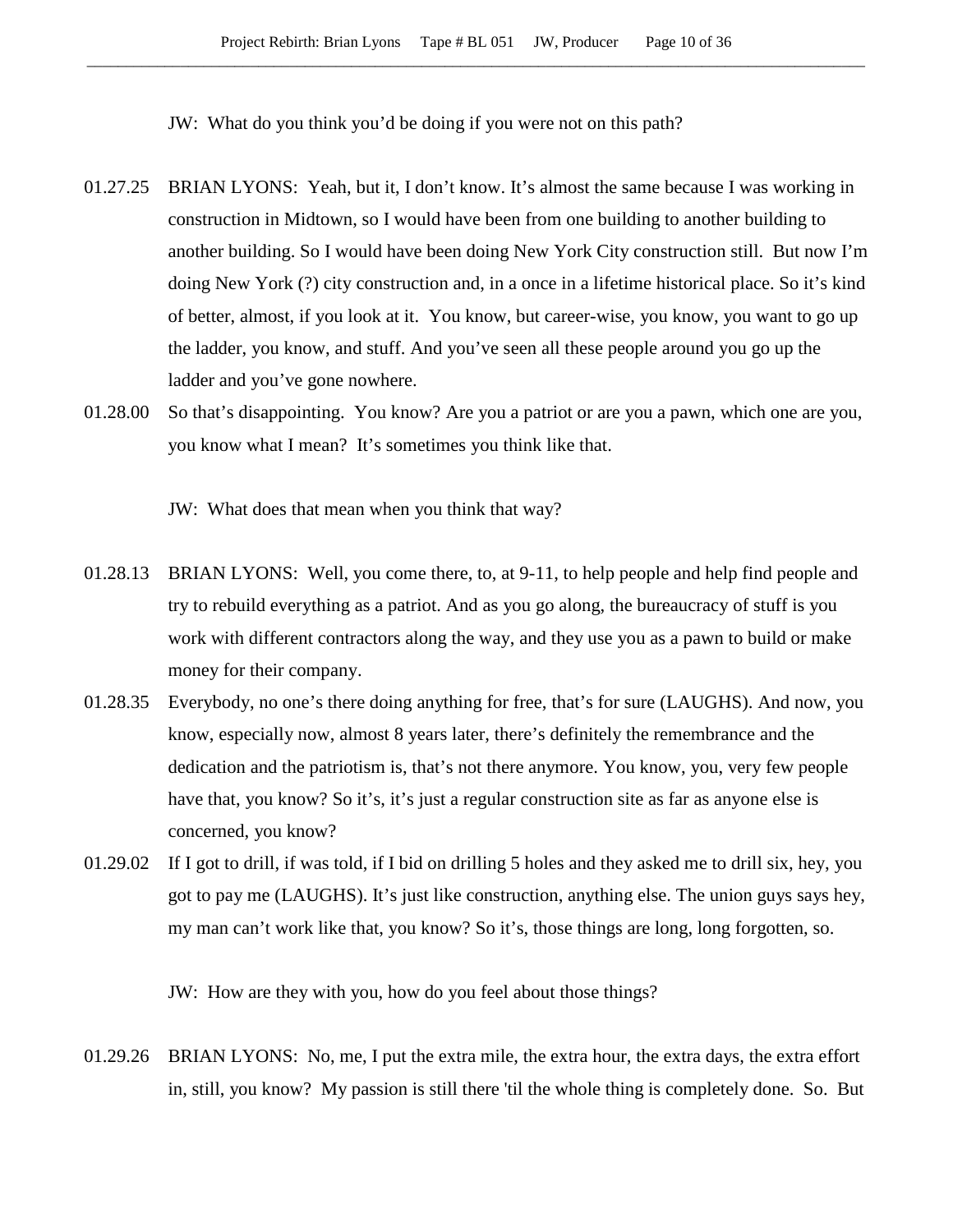like I said, then you wake up and you say well, (LAUGHS) I'm still doing that, but no one else is. And then what happened? You know, so it's (?) difficult sometimes.

JW: Is there a tension still existing on the site?

- 01.30.18 BRIAN LYONS: No, no, that's, that's long-gone, that type of thing. You know what I mean? (~JW~) No, no, it's like, you know, when people nitpick over little things and stuff like that, type of thing.
- 01.30.33 And, you know, obviously many people that meet me don't even know my whole story down there. They just treat you like Joe Blow, which they, it doesn't matter to me. But, you know, they're here to save the day, make their company money, get promoted, you know, that's a lot of stuff that goes on with different people, you know what I mean?
- 01.30.55 So it, it's interesting.

JW: What is your reason for being there at this stage?

01.31.03 BRIAN LYONS: No, I told you, I'm still dedicated in my, to my first statements. I'm there to rebuild Ground Zero, 'til it's finished. Very, very simple thing. You know, there's, there's no, can't make it complicated. So it's, I'm there to make to, 'til, 'til it's done.

JW: What about the emotional side of it?

- 01.31.25 BRIAN LYONS: My first statement of like I'm saying, plus (LAUGHS) it's the economy also is helping. There's no where else to work, so you're like at least happy you have a job at this point, like you know what I mean? Lots of people laid off and stuff like that. So you're actually involved in a project that at least some of it has funding now to keep people working, you know? There's many jobs that I know guys on (?) in the city that have been shut down. So they are either unemployed or had to go to look for work somewhere else.
- 01.31.57 So you know, it's not like you can leave anyway. So if you wanted to go somewhere or stop your dream or passion or whatever. But my passion is still there to finish the thing, you know? Try to coordinate, get (?) all of it working as one unit, you know what I mean?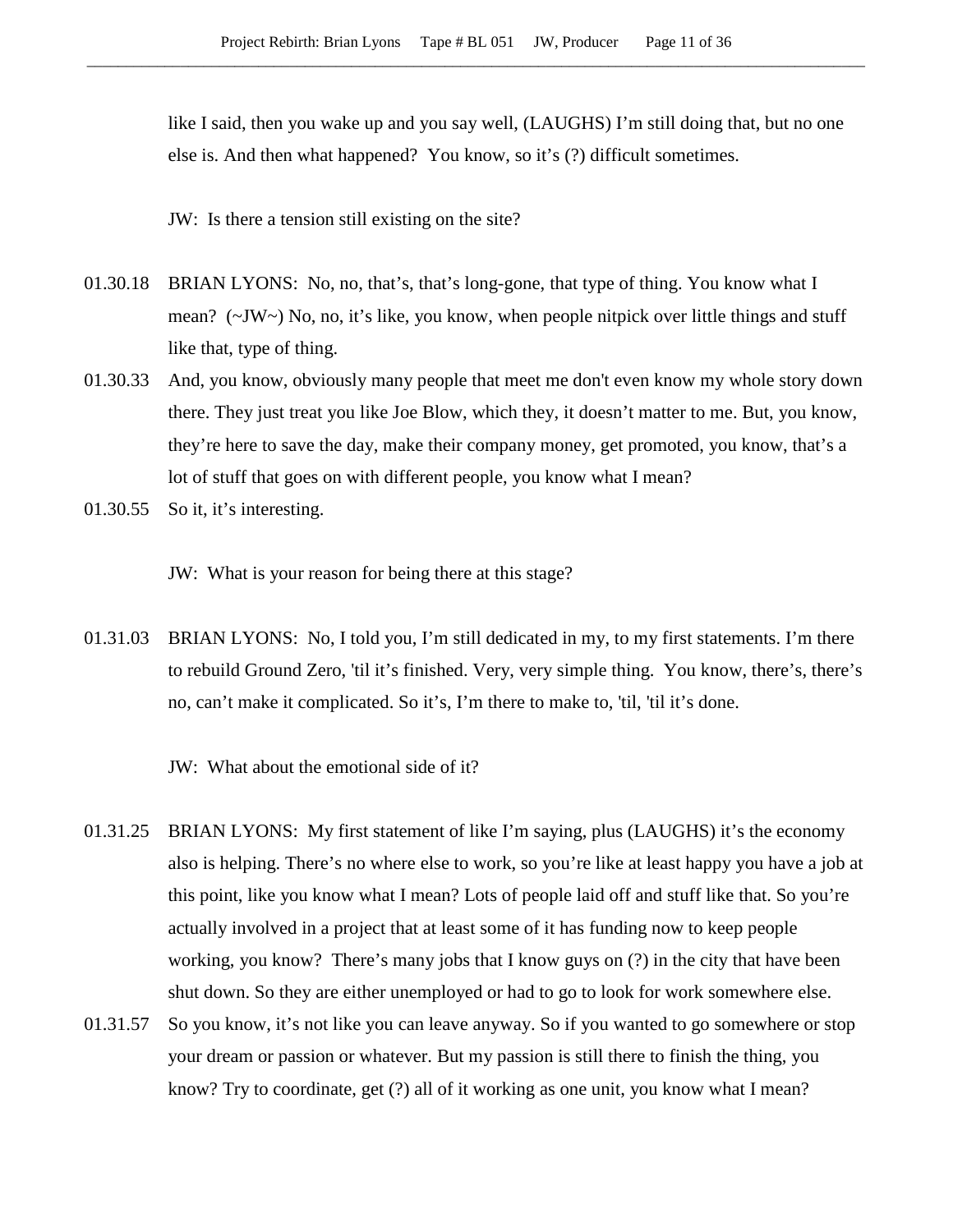JW: The core passion of your first efforts at Ground Zero are still driving you?

#### (OFF CAMERA REMARKS)

- 01.32.43 BRIAN LYONS: Oh, I don't think, you know it's not any more, you know what I mean? Actually. It's more about just the, the memory of everybody down there. You (?) want to rebuild the thing to give everybody the dignity that they, that they deserve, that lost their lives there.
- 01.33.04 You want to get the memorial done, so there's a place for family members to go, and then rebuild the infrastructure, so it's a acting city again, 'cos the whole city structure down there kind of like kind of got messed up. So, you know, that goal and passion is, is still there to drive that, 'cos I'm a New Yorker. I'm not from Alabama or somewhere else that, you know, I don't care about the subway system connecting to the PATH, because I do.
- 01.33.31 I want to like walk down the stairs and have to get to a train to, to get where I got to go. This will make it much easier to do that. And then over the 10 or 15 or 20 years it took to do that, it provided jobs. It made the city better, it made the infrastructure better, it's part of history. That type of thing, you know? Rather than, you know, where (?) you know, the whole city has gone through a lot of changes in 7, 8 years. They built two brand new baseball stadiums. They're building a new football stadium.
- 01.33.59 You know, there's a lot of things in my generation you can look back, since I'm in construction and say look, when I was in construction, the new Yankee Stadium was built, the new Mets stadium was built. The, we've built Lower Manhattan.. You know, they changed a couple of subway lines. There, there was a whole bunch of things. When I was a kid, you know, you couldn't say that. You know, now there's a whole bunch of stuff that has happened in the last 10 years or so, you know?

#### (OFF CAMERA REMARKS)

- 01.36.11 ROOM TONE
- 01.36.37 END OF TAPE # BL 051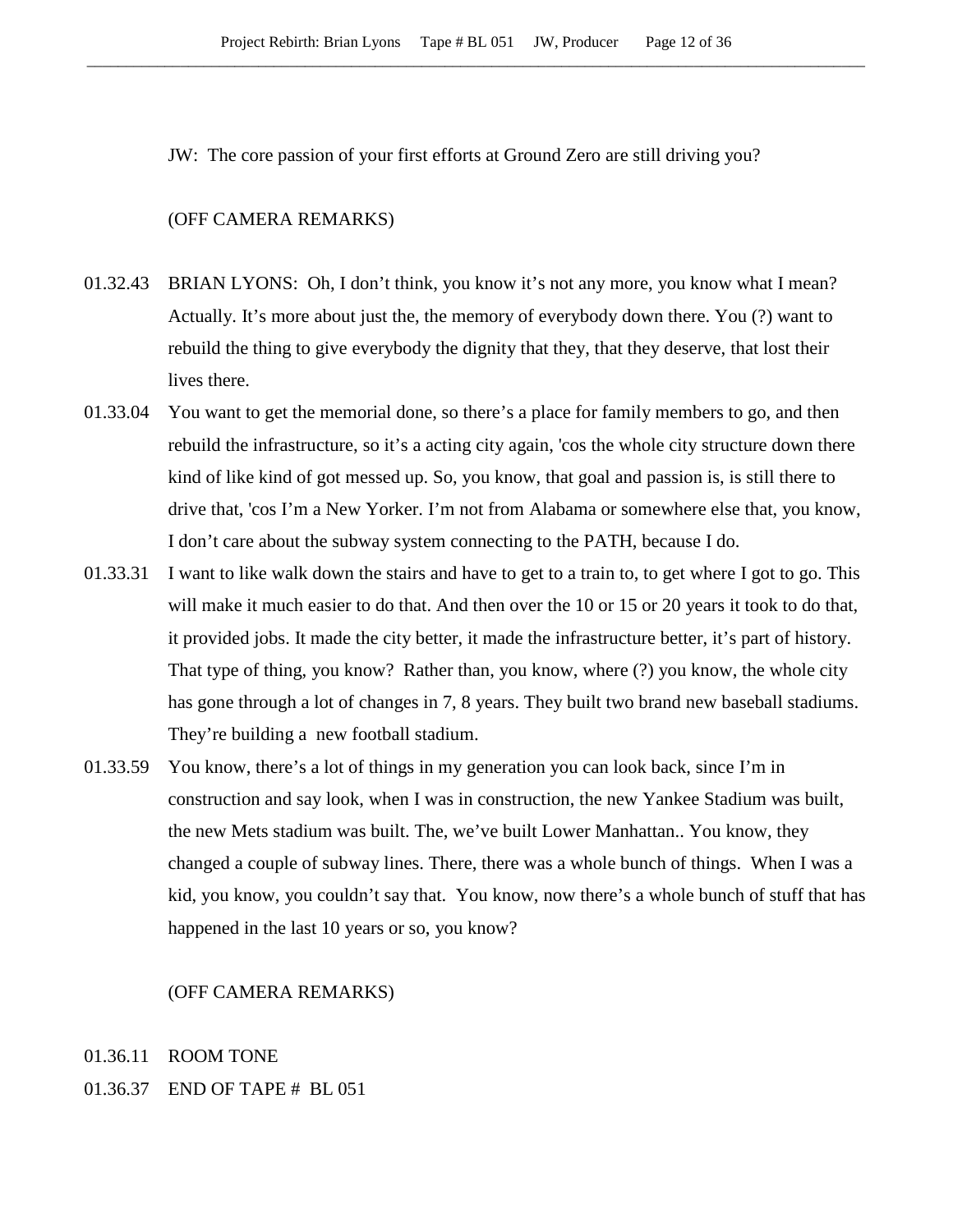# **TAPE # BL 052 Brian Lyons JIM WHITAKER, Producer/director PROJECT REBIRTH**

#### 02.00.32 PICTURE UP

## (OFF CAMERA REMARKS)

JW: Is this journey about healing in a way, that Life goes on and changes in the way you see things happen along the way?

- 02.02.45 BRIAN LYONS: Well, that's what happens. Like you go the first day and you have these goals and then you know, 8 years later, your life has evolved. Your children have grown up, you get older, you have to look you know, ahead a little bit.
- 02.03.00 And you know, like I was saying career-wise, you want to look at, you know, where your, everybody wants to look at where they are career-wise, you know what I mean? But it's not a deal-breaker for me, because I'm at where I am and see, a lot of people, and, and it's not me, come to Ground Zero to try to put that on their resume. Even if they get there for like a month, they put on their resume - I worked on such and such a project, Ground Zero.
- 02.03.31 And then people look at that, that stops them, 'cos I've had it, too. And when people read your resume, they stop at that particular thing and ask you about it, because it's Ground Zero. So people come there just to, to make their career better.

JW: How is it viewed?

02.03.54 BRIAN LYONS: They just want to know like what's (?) is happening there, all right, 'cos it's not finished yet. Oh, you worked on such and such, you worked on the, the Tower One or you worked on the memorial, or, how, how did that go, or how is it there, or did you know so and so worked there, whatever, like that. That's basically it. More of a New York thing, because there's New York outfits that are there. The unions and the companies and stuff like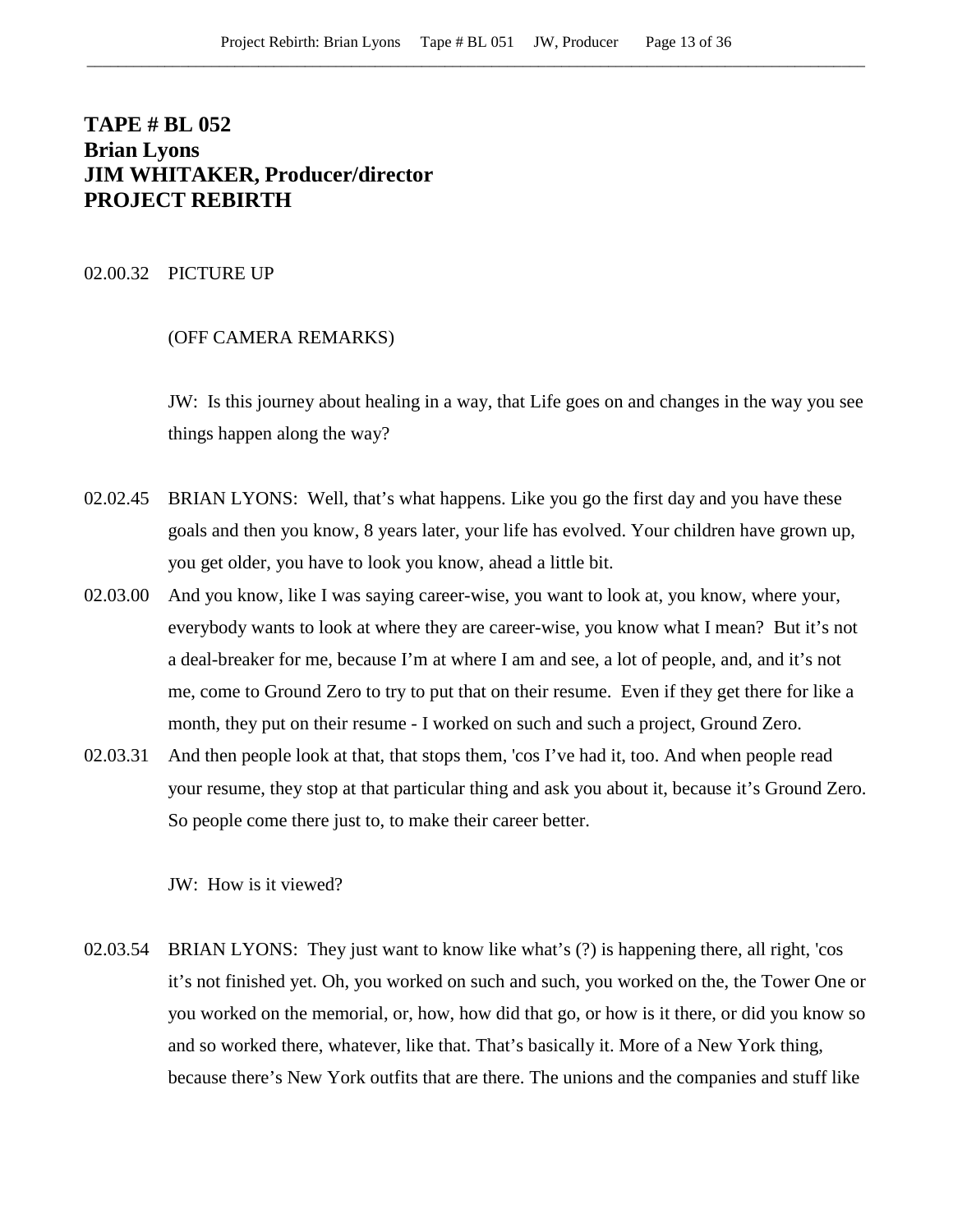that, you know what I mean? If you had your same resume and stuff and you were in California, I don't think anyone would blink at the thing, you know what I mean?

- 02.04.33 But if you were out there, and you worked on the MGM-Las Vegas casino, or, or MGM Studios, their whole new studio that they, an 85-acre system that they put in, someone would stop at that because it's in their region or wherever they're at, you know what I mean? So even though Ground Zero's known worldwide, as far as a resume-builder, people try to get that on their resume in the construction field.
- 02.05.04 You know what I mean? I see, you see that happening a lot. And, and then again, some people don't want to come at all. They will not come and work on the site at all. They just, it's too eerie for them. See, I don't get that feeling, but I've heard people talk. Oh, no, no, my boss was gonna send me there but I told them no way I'm not going. And so the (?) they recognize that and they don't send them there.
- 02.05.29 And then on the other hand, somebody says, look, I didn't want to come here but my boss made me come here. But I didn't want to, but he's making me. So I'm here. So, no life goes on, that's, that's the thing, but it hasn't changed my (?) I still have this very simple goal of rebuilding Ground Zero to, to where it is, 'cos I'm in construction, so there's like, that's the place to be at. And, and this economy, again, there's nowhere else to be building anything.
- 02.05.59 You know, there's nowhere else to go to build stuff if you want. Like if they were gonna build a, a new Panama Canal, you know, in the Bronx, you might want to go to (LAUGHS) that project, maybe. But that ain't happening right now, you know what I mean? They're building the city's biggest tower where we're at, and a memorial, you know, and whole infrastructure systems, so as a, as a construction guy and as an engineer, it's, it's interesting and fulfilling to be working on.
- 02.06.29 There's so many different engineering aspects of stuff, it's very interesting, you know what I'm saying? So you know, that's what it is, it is.

JW: What's the feeling if it's not eerie?

02.06.46 BRIAN LYONS: Exhaustion (LAUGHS). I'm tired. You're tired. Like I've been working you know, every day, you know what I mean? You go on vacations, but it's hard, that place is, Ground Zero is hard work, no matter what anyone says.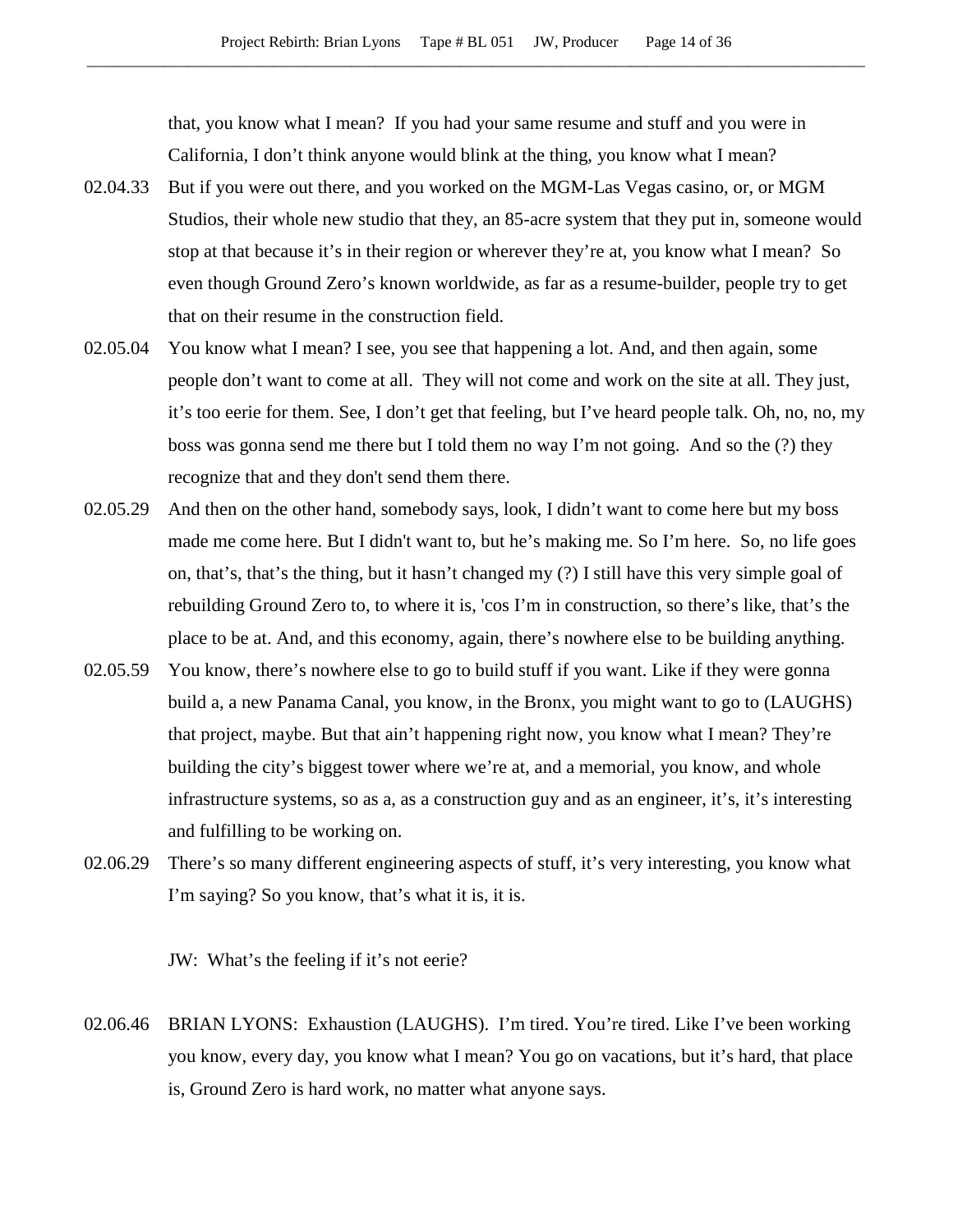- 02.07.00 It's hard. You, there's a deep pit you're always walking down and walking up. There's no elevators, you know what I mean? And it's hard to get around, and it's you know, it's just hard work. It's like, I always tell somebody, take the hardest day of work you ever had: you left, it was raining, you forgot your car keys, the train was late. You stepped in a puddle, you got to work, your boss was mad. Times that by ten, that's the way it is every day at Ground Zero, very hard work.
- 02.07.33 You know, that's, and that's been going on for like almost 8 years. So it's just hard, you're tired. Like I was, the, that day I said you wake up one day and someone said, well, what are you gonna do when it's finished? I'm gonna go to sleep (LAUGHS) I think, I'm so tired. (LAUGHS) you know what I mean? Hopefully I hit the lottery and then I could go to sleep. 'Cos you're exhausted, that's what it is.
- 02.07.59 You get home, 15 years ago I could get home and I could build something or do something. I get home, I can just eat and sit down, that's about it. I can't be doing anything else. You know, nothing else gets done. You know? So.

JW: I have felt Ground Zero felt familiar to me – are there emotional feelings for you?

- 02.08.35 BRIAN LYONS: No, no. You just, I know a lot of people. Like it's like, I can walk around that whole site, I can say hi to 50 people in a day. Hey, how you doing, hey, Jim, hey, Bob, hey, Tom. Hey, Bill. You know? And they're working on all different projects and I've worked either with them or they got transferred or whatever, you know, the Port Authority people, very pleasant, you say hello to them, you know, you.
- 02.09.01 You can, you know a lot of people, (?) so. It's, you know, it's familiar. You know, now there's a lot of changes, so there's a lot of, you know, once again, there's like backstabbing going on, people wanting to get on that project or this project. And I'm not interested in any of that type of thing. You know?

JW: Do you think about 9-11 at all?

BRIAN LYONS: No. Not too much.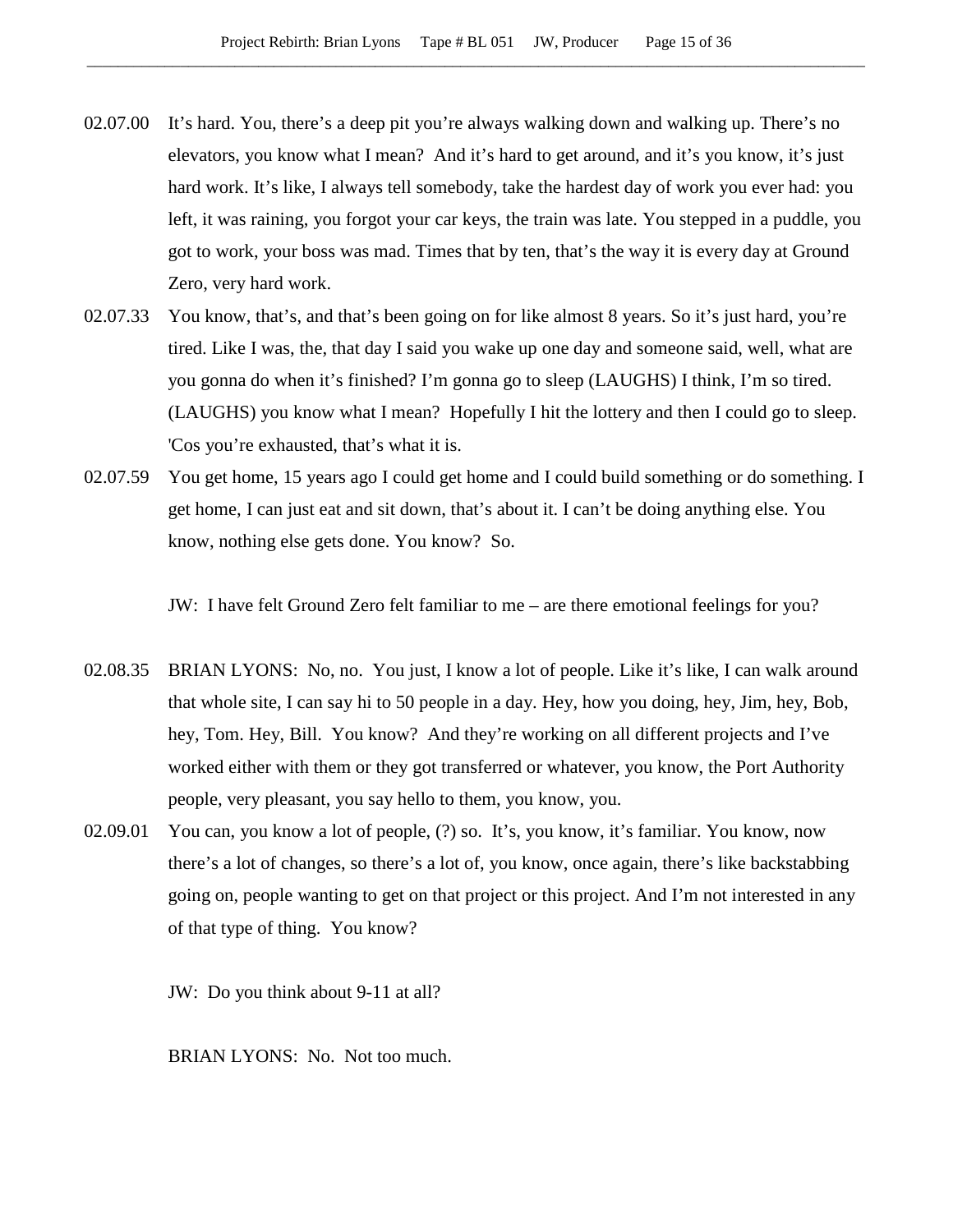JW: Even on the train?

BRIAN LYONS: No.

JW: What about the site?

- 02.09.34 BRIAN LYONS: No. No, not too many times. Some weird things happen once in awhile. I guess, I don't know. Like you'll look at a clock, says 9-11. Been trying to count them this year, I think I'm like up to 21, when I looked at a clock says 9-11 on it. So I just, you know, I always thing there's, you know, there's a lot of things that have happened to me, and they're in the film eventually, you know.
- 02.10.05 That was definitely fate or faith or whatever you want to call it, some, something like that. You know, every, every so often, you know, you, you see that or feel that type of thing, you know what I mean?

JW: What do you remember?

02.10.24 BRIAN LYONS: No, meeting Michael Lyons on the subway, finding my brother's halligan. The ID card I found, you know, that kind of thing. You know, St. Patrick's Day.

JW: And more in between?

- 02.10.41 BRIAN LYONS: No. It was only really the first few years, I guess, you know? I mean, like the safety sticker I got on my helmet the other day. Everyone has a number. My number was 41, that was my brother's fire house number. Is it a coincidence? Probably. You know what I'm saying, but just funny, that, that's happened.
- 02.11.00 You know what I mean?

JW: How's Elaine?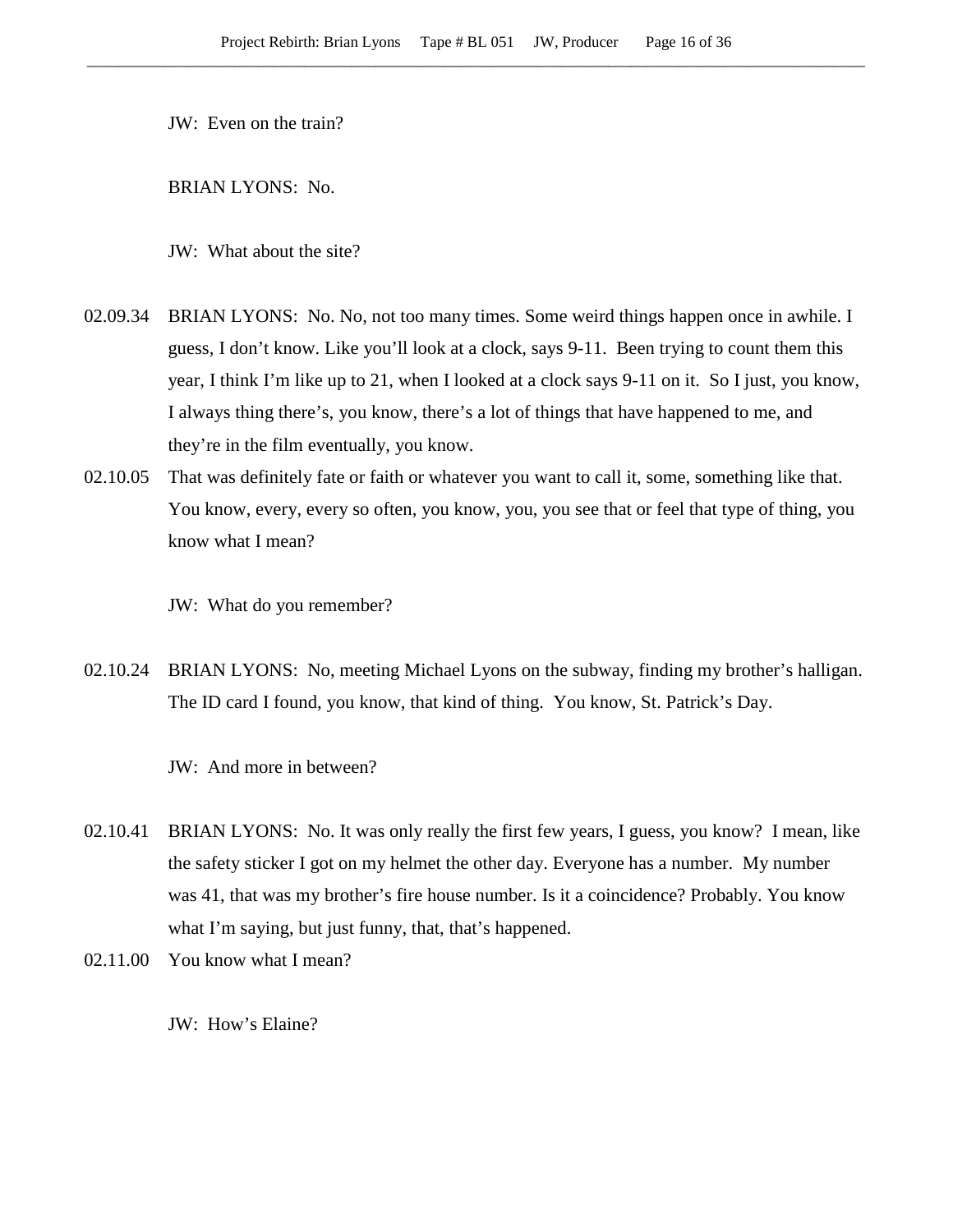- 02.11.03 BRIAN LYONS: Oh, good, good, good. She had her 40<sup>th</sup> birthday. They gave her a surprise party, too. And the youngest girl just had her communion, Mary. So Mary Michael, that's her name, so that, she's beautiful little girl, so she had her communion, and that was nice. About 3 or 4 weeks ago we went to that. So. You know, it was, they, they're doing good. You know, they're very happy little girls, so their mother keeps their father in their memory, and you know, she's doing well.
- 02.11.33 And, you know, everything is fine with them.

JW: Do you have chances to talk about their father with them?

02.11.39 BRIAN LYONS: No, no. You know, we don't, we don't really do that. We let her kind of do it. They're still young. I mean, they're this big, so. Later on, when they get a little old, older, probably.

> JW: What about the period where you dealt with PTSD? Did it correlate with the time you went back to Ground Zero?

- 02.12.27 BRIAN LYONS: Oh. Because there was stoppage of work there for like 9 months or so, actually, you know what I mean? No, that's when I left that it happened. You know what I mean? 'Cos you, the excitement was over. And then I went to some therapy for the post traumatic, and then no, when I got back there, it's, I still had it for awhile, for like another year. So I don't think leaving there or coming back - maybe leaving might have triggered some of it, but it was, it, it.
- 02.13.02 I guess that's the way post traumatic works. If you're in a war or something while you're there, you still might (LAUGHS) have some of it, but when you leave that zone, it comes more clearer what it is. So they can, they diagnose it better, I think. But then I, I went back because the construction started up again. And, you know, I still had it, you know, so like you, you're tired.
- 02.13.29 It's, you know a lot of, a lot of different things, you know? You have different facial expressions and stuff like that. Like you're just blanking stuff out. Where, where now I'm like, you know, very, I never got up so early in my life and like went to work. I get up at like,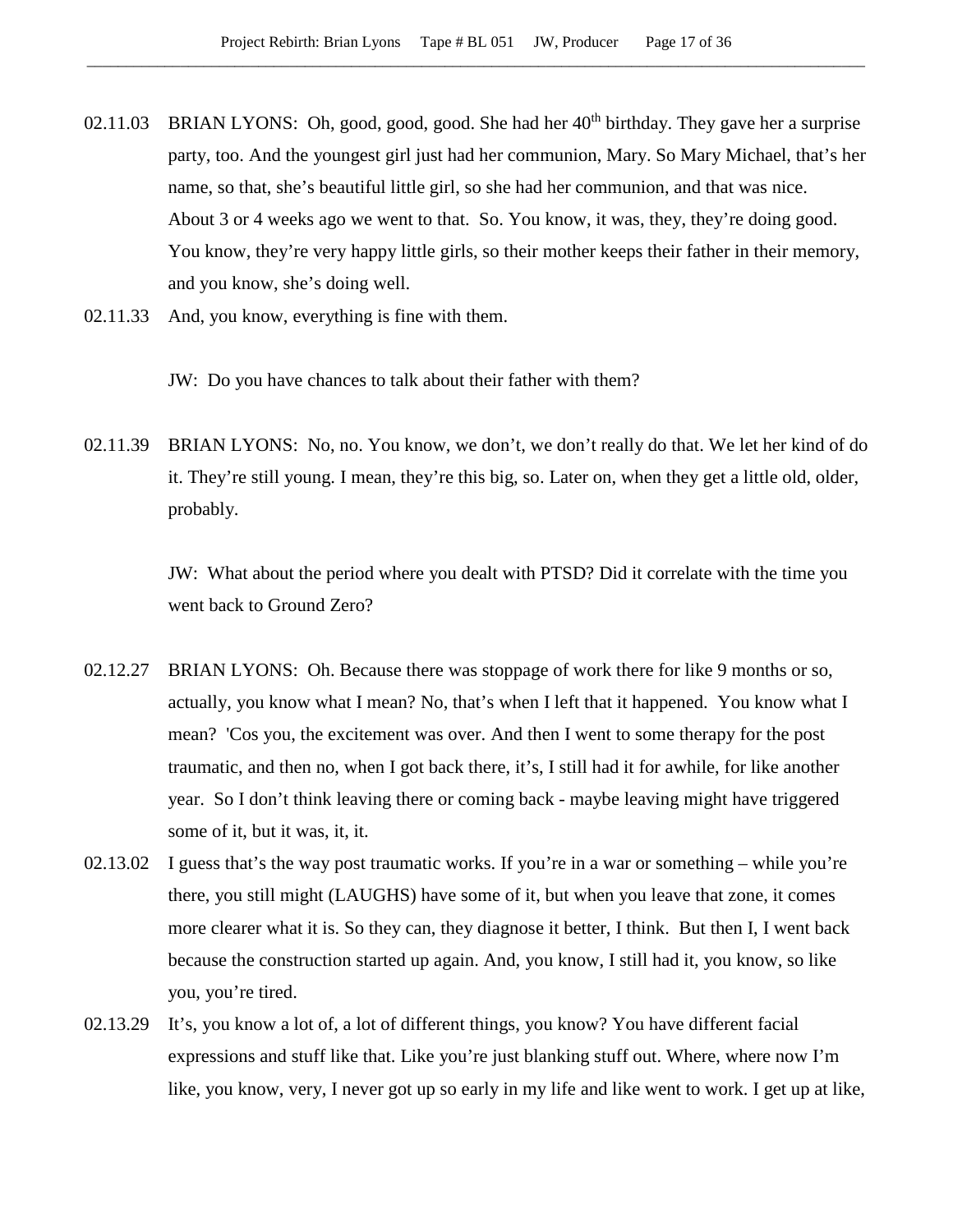you know, little after 3 in the morning every day. Get up and go on a train and stuff like that, even when I was in my younger, early 30s working, I, I was exhausted, I couldn't get up at that early in the morning.

02.13.59 I remember I had to go to a place, I started work at 6 o'clock, 5:30, 6 o'clock in the morning, I barely made it there. I lived 10 minutes from the place. Now I get up at 3 o'clock, no problem. You know, so. You know, I guess I'm healthier than I was then, you know what I mean?

JW: Are you feeling better?

- 02.14.18 BRIAN LYONS: Oh, yeah, yeah, yeah. Feel much better. You know? You got to watch your weight. That's the biggest thing. Trying to not eat pizza. It's like ridiculous. (LAUGHS) Oh, man, that's hard to do.
- 02.14.30 I don't drink anymore. I haven't drank in years and years and years, but trying to maintain your weight and exercise. I mean, I get a lot of exercise, you working, when you walk at work you get a lot of exercise, but it's not the same as like working out or running or jogging, and I don't have time for that, you know? I mean, I guess I could but I really don't have time for it. And, but at work, I'm alive and, you know, energetic and stuff, and but by the time I get home, I'm exhausted, so.

JW: How do you feel about the goal and where you are?

- 02.15.08 BRIAN LYONS: No, well, it's happening. It's, I mean, there's a lot of stuff. I mean, I anticipated, we have a film, you guys filmed me one day when they opened up the, the site plan at the financial center. The model. The unveiling of the model, this is the new site plan. It had, you know, the memorial, the Freedom Tower with an arm, all these other buildings.
- 02.15.36 The thing looks nothing like that. And, and (?) I say (LAUGHS) it right on the film, I remember that. They like, well, what do you think of the new site plan? And I was like, well it looks nice, but most likely it's not gonna look like that when we build it, 'cos nothing ever looks like the model when you build it, and there ain't no way that's (?) gonna happen. Just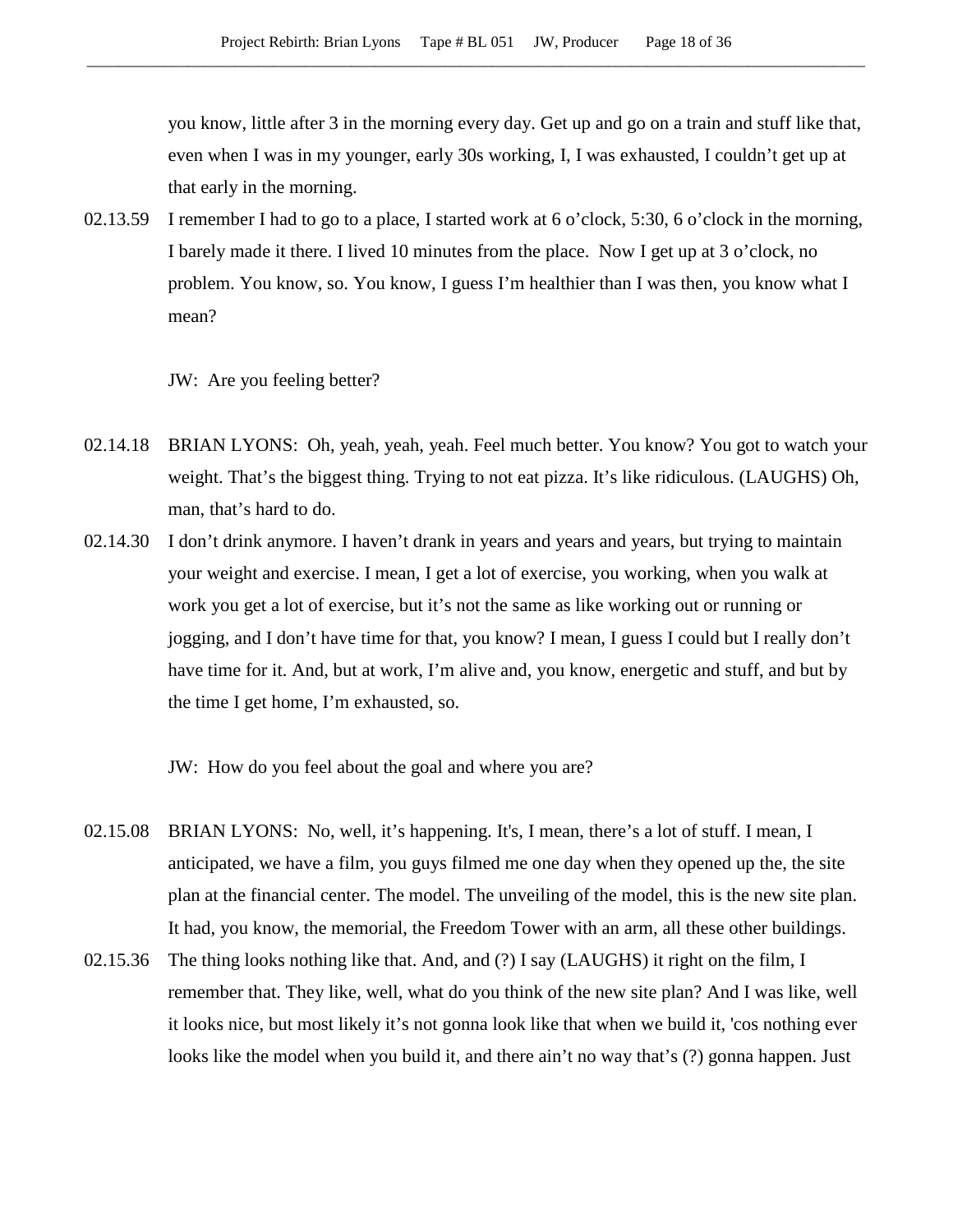like anything else. You go to build a shed in your yard or a doghouse, you can make a little sketch; when you're done it don't look like that thing you started with.

02.16.03 I don't care what you are, who you are. So that's (LAUGHS) what happens. You know, so now, you know, the, they have changed so many different things around, it's still gonna, they're still changing it, so. It's all part (?) of the economy and the growth of it all. It's (LAUGHS) a massive thing that happened, you know what I mean? Massive.

JW: What is your feeling of working on it right now?

- 02.16.26 BRIAN LYONS: No, it's the same, simple. I still have the same goal of coming there and being dedicated to get this thing built. Just pour concrete and put the steel up, for chrissake, already. Let's (?) just keep building it. You know, every day someone says (LAUGHS) oh, we got to do that and that. No. It's very simple. Just get out of the way. That's all there is to it, you know what I mean? So it's, I try to keep everything simple.
- 02.16.56 You know, I, I have job meetings and stuff like that, and you know, I, we try to keep stuff very simple. You know?

JW: In looking back on 9-11 and the period of time you have gone through, what has the journey been for you?

- 02.17.39 BRIAN LYONS: Well, it's hard to remember it, so it's good it's on film I can watch it one day. But (LAUGHS) I don't know, it's just part of Life growing up, you know what I mean? I mean, I had, before this, I had other journeys myself. I was in the Coast Guard, I was in the service. I was on this ship and that ship and went from here to there to there.
- 02.18.01 You know, and then there was an end, I got out. (?) It's kind of like the same thing here. I started there, it was on this section of the project, this section, this section. You know, it's a massive project, and then one day it's gonna end and then it's over, and you go build something else, you know? Another building or, or something else, you know. Or I could be close to retirement by the time the thing ends, I don't know (LAUGHS). You know?

JW: How is that in a word?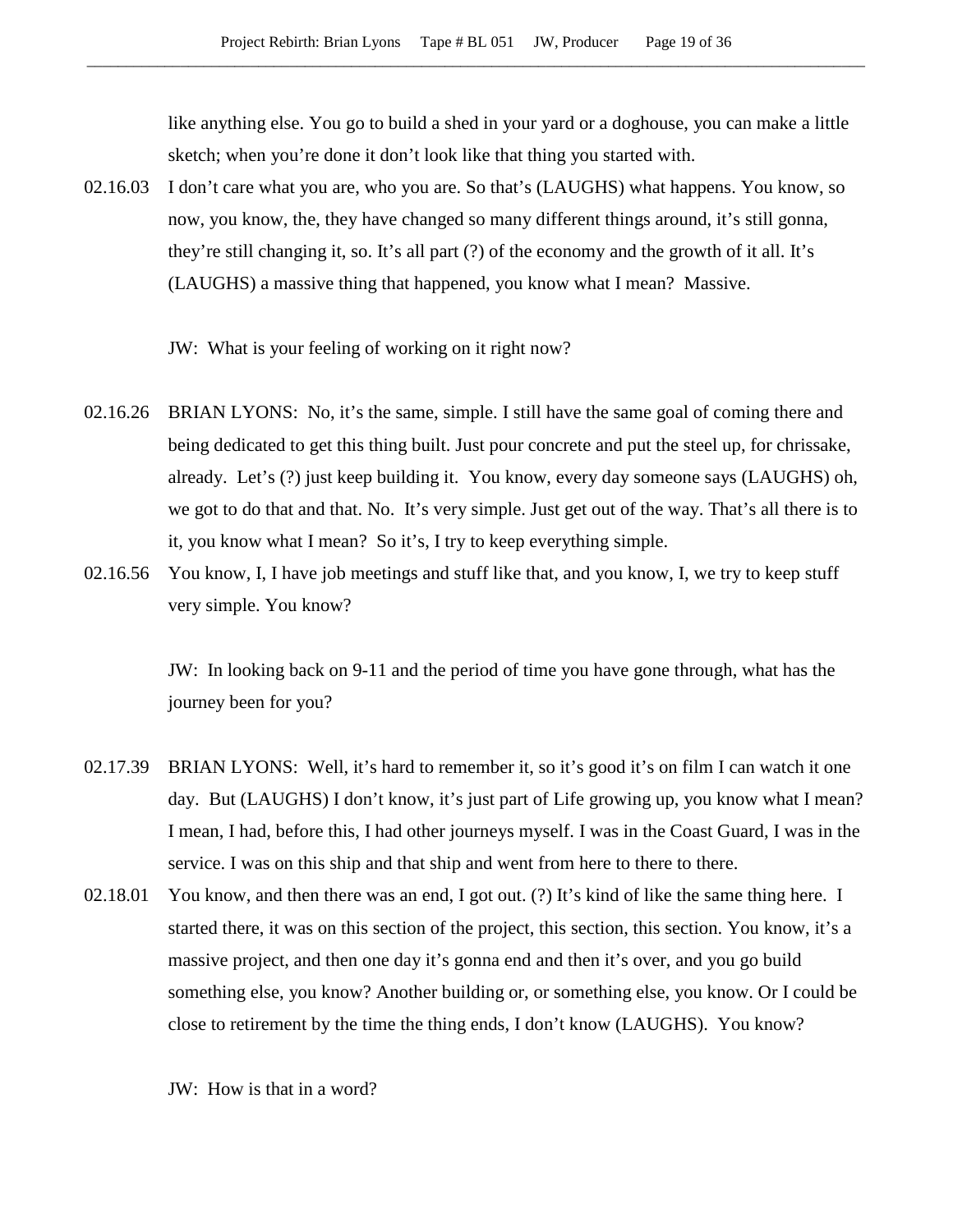- 02.18.33 BRIAN LYONS: Let's say  $(\sim JW \sim)$  you know, it's satisfying, you know? That, that you, that you accomplished that, you know what I mean? You know, I don't know what a synonym of satisfied is, but you know, you've completed, you know, one of the goals that you wanted to do, you know what I mean?
- 02.19.02 And you know, if you want to go back, you know, being a patriot and to yourself, you were a patriot and you stayed there and you helped get this thing back, you know, you know, completed at least, you know what I mean? And, and kept your clear vision and your clear heart, not like other people did, you know what I mean? You actually stayed there and, and did the whole thing, you know, completed the whole thing. You know, as a team with many different teams as it went along. So.

JW: Anything else on your mind?

- 02.19.42 BRIAN LYONS: No, no. Like I said, it's very, things are simple, pretty much. You're trying to keep life simple. You have your, have you're employed. I happen to be employed at something that I love doing, which is working at Ground Zero to try to get this historical place rebuilt, right?
- 02.20.00 So that's in it, from I went to a trade in engineering school and to be working in (?) engineer and working on a project like this is, you can't ask for much. Like I said, when I was younger, they built the first towers, but then when I was in my late 20s or early 30s, there wasn't big projects like this that you could be involved with in New York like where you life. I mean, if you want to go to Vegas or South America or Europe or somewhere and build something, that's exotic, I guess in the (?) construction industry, you'd have to go somewhere else.
- 02.20.37 At this time in my life, it's home, it's a train ride away, so I mean, that's, you're really lucky to have that happening to you, you know what I mean? So you know, you have your job which happens to be this historical process like (?) like I said is, and then you have your family, you know, god bless me for having a beautiful wife and kids that I can go home to and I have a house I built.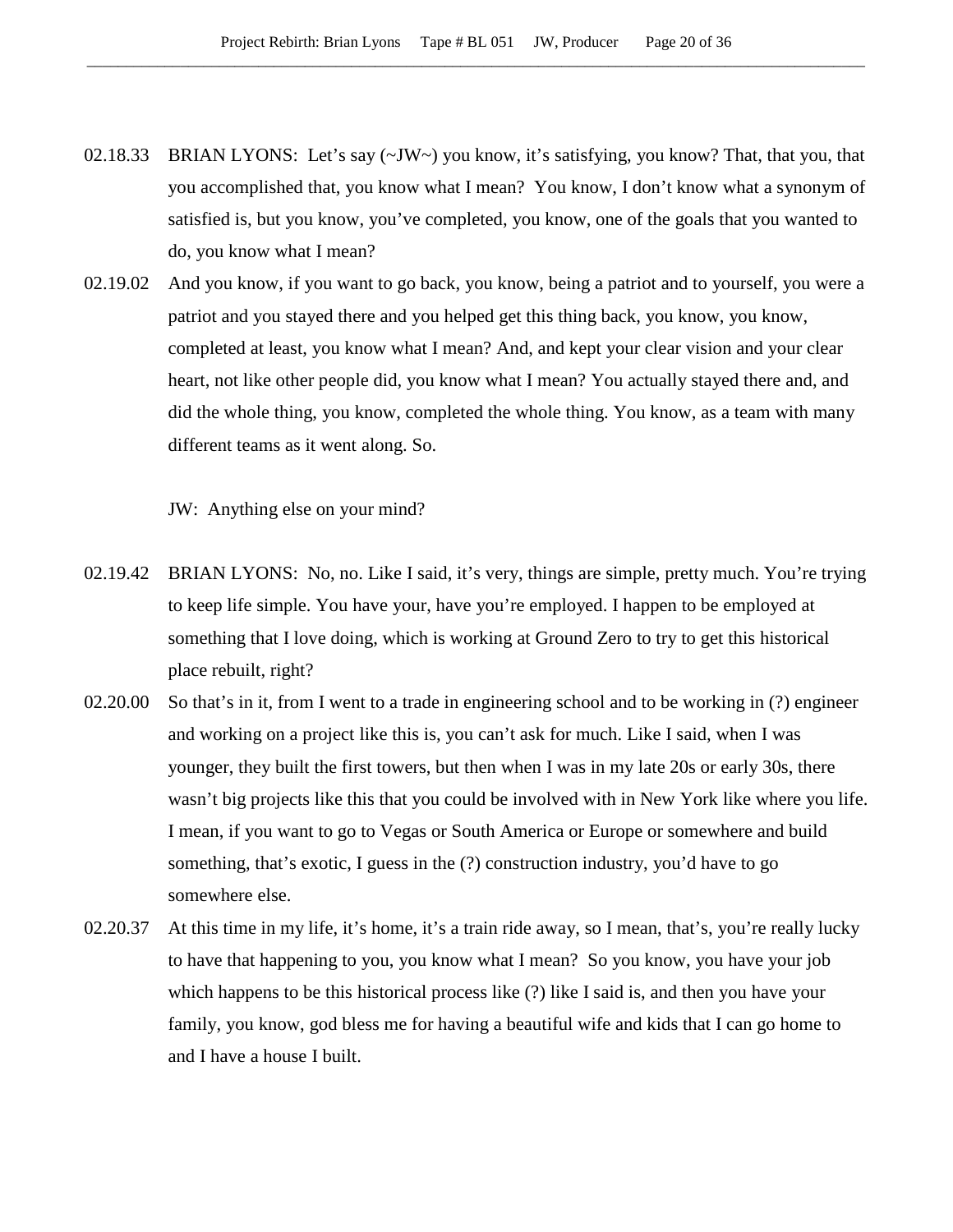- 02.21.02 And you know, you get to go on some vacations and what, you watch them grow. I mean, you know, now one is going to be, is a teenager and going into high school. Those are challenges (LAUGHS) believe me, 'cos I have an older daughter that we got through high school and it's not easy getting kids, keeping them out of trouble and you know, like I was telling my daughter the other day, you got to remember, I was a teenager already, so I know what happens.
- 02.21.31 You got to remember that. And your sister was a teenager, and now you are. So I know like all about it. So if like you and your friends think your father don't, your parents don't know, you know, get that out of your head (LAUGHS). So no, I'm actually very lucky to be able to have stayed where I am, you know what I mean? You know, that they didn't transfer you or, you know.
- 02.21.58 You know, they didn't working for that company no more or whatever it was. You know what I mean? So, you know, I'm lucky to be where I am, so. You know, you, you got to be grateful for your, your things that you have, you know, and, and you know, not worry about what you don't have. Type of thing.

JW: Is there a legacy for your brother?

- 02.22.26 BRIAN LYONS: No. I, I don't know. Hopefully they, the memorial is a nice place, you know what I mean? That, to go to. I, I I've said this before. Not too many people coming all the way down to Lower Manhattan to go to that memorial, you know, to see my brother's name on a plaque. They'll probably go up to by where he lives at, where I think they got a plot in the cemetery, you know, closer to home, to, to remember him, you know what I mean? So. I'll try to make it down here every 9-11. You know what I mean? You know, we've been coming down and stay a hotel overnight and stuff like that, but that becomes very expensive.
- 02.22.59 It's like too expensive. If you want to come down and you go out to eat and dinner, it's thousands of dollars just for that day. It's like crazy. This way we can, now we'll just take the train down for the ceremony, take the train home, I think, you know? You know, the first ones were, you know, you wanted to stay down here, there was a lot of excitement around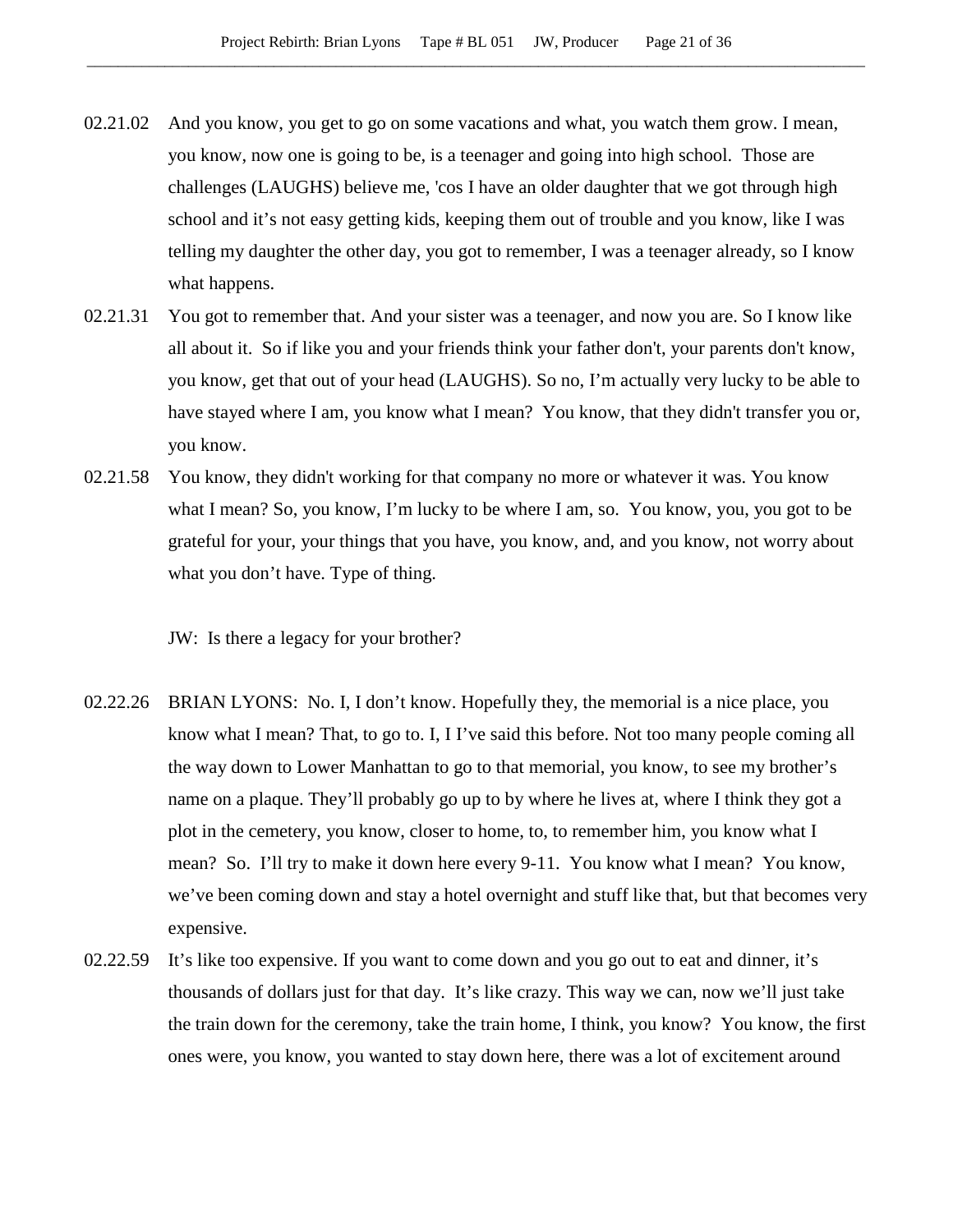but then you realize it becomes very expensive. And as the kids get older, there's more and more things for them. You got to save for college, it's (?) like a lot of things happening.

02.23.28 You know, so you got to take care of your family, too, you know?

JW: Is life taking over?

- 02.23.35 BRIAN LYONS: It always was there. No, 'cos my older daughter was (?) we went through that process already. Saving for college, and you know, getting her cars and paying insurance, and, and then they grew up and she left. Went and got a job. Then the younger kids, when they're little, remember I was saying this to you, when they're little, there's little problems. When they get bigger, there's bigger problems. When there's little, you got to fix, you know, the wheel on their little bicycle that you're pushing them around.
- 02.24.02 When they're older, you got to go get them in the middle of the night, they ran out of gas, their car don't work, you know, you got to bring their car to a mechanic, you know, that's what happens (LAUGHS) bigger problems. You know what I mean? So, you know, that, that's what happens. You, you can't, what happens is you can't let Life take you over. You just got to go with the flow. Every day, something's gonna happen.
- 02.24.27 You get up, there was no gas on yesterday, so got to, ran out of propane, all right? Or you get up and there's no water (LAUGHS) you know, the well broke. You know? I, what happen, I got in the car, I was on the way to the train station, I had a flat tire. It was 3 o'clock in the morning. I haven't had a flat tire like in 7 years. I had to get out and change that stupid thing in the middle of a rainstorm. So you know, those things all happen once in awhile. And then you get up and you go to work and you go and you have a good day and you pour a lot of concrete that day and you come home, and your kids are happy, you go see a play that one of the kids are in, and it's like last night, we.
- 02.25.04 I worked all day, got home, got on a train as fast as I could, got off, ate dinner real quick and then we went to my daughter's orchestra recital. So they played orchestra, the chorus sang and it was nice to see the, you know, the little kids singing and stuff like that. And then you know, we went home. So that's all part of Life, you know what I mean? So that's what happens.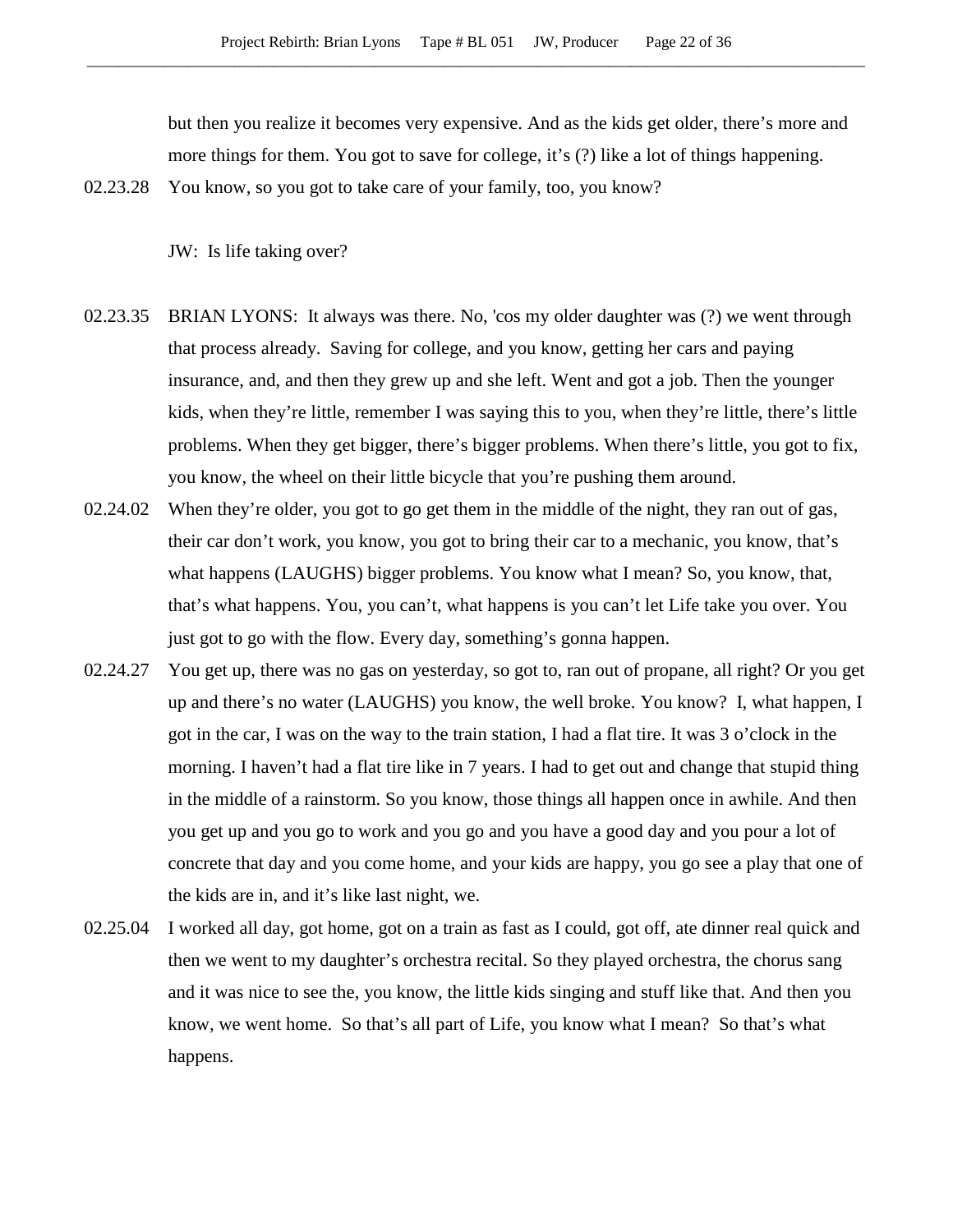02.25.28 Oh, did I want to work on the pool? Not really, but yeah. I had to get that thing going. So but I went to the recital, you know what I mean? So you know, that's part, you know, you miss that day, you can't, you got to do that tonight or tomorrow night, the pool thing.

## (OFF CAMERA REMARKS)

02.25.56 BRIAN LYONS: Jim has more gray hair now than when we started  $7\frac{1}{2}$  years ago. It used to be all nice black, wavy stuff going on. No kids. I call him up, the kid's peeing on him. He's got gray hair, no job, he's a bum (LAUGHS). He's basically a bum now (LAUGHS).

## (OFF CAMERA REMARKS)

JW: Is there a big picture take away for you over the last 8 years?

BRIAN LYONS: Big picture?

JW: This was a huge thing that happened in your life?

- 02.26.52 BRIAN LYONS: See, the thing I told you, it's, what's, what happens with me is different than other people is, I, it's a building process, like a rebuilding process, construction and engineering. And that's like right up my alley. So that's what I was born to do, that type of stuff. So and be creative in doing it. So it's very fulfilling to, to you know, I, I guess I've been lucky enough to have so many (?) in the work aspect, fulfilling the needs of your (?) work ethics, ok?
- 02.27.31 That's a big part of it, you know what I mean? So, you know, hopefully I might be able to say, you know, ten years from now, you know, working here, I met like some very good people, and I got to where I am because I, I actually have met the New York and the New York City engineering people and construction people in a way that a lot of other people probably never would have had the chance to.
- 02.28.05 But that is also generated because of the city has done other things. We built Yankee Stadium, Shea Stadium, all these things have happened. So, you know, I've had the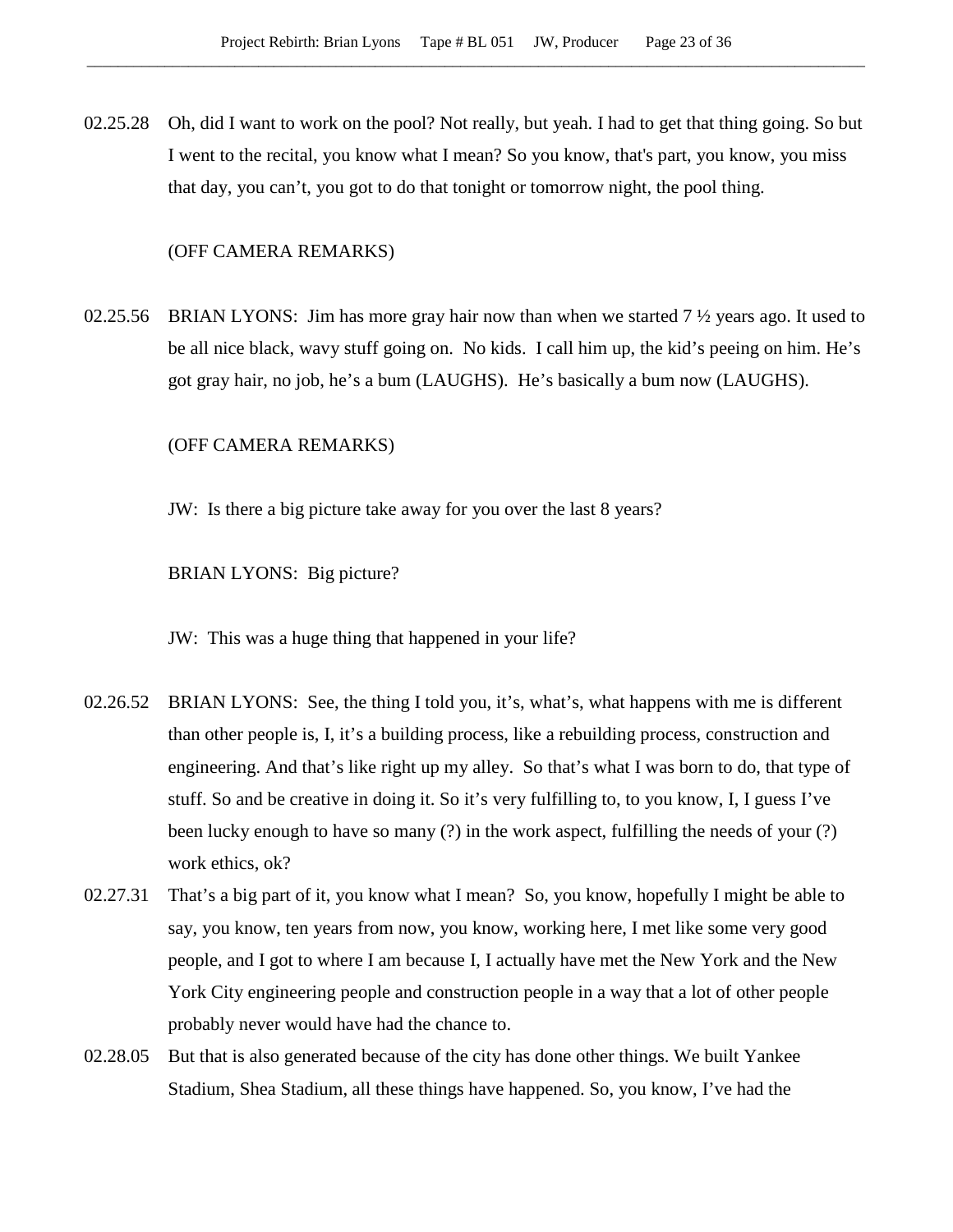opportunity to meet all the major firms and the principles of these things, and go to events with them and, and that type of thing. So it's, it's a fulfilling, you know, career, you know, maker, you know, the whole thing actually, you know what I mean?

- 02.28.33 Has it strained, you know, your family life and your marriage a little bit? Sure, probably. Because you're, it takes a lot of hours, and you work down in the city, it's a 5-hour commute both ways. But you try to balance that. But before I was here, I worked more hours. I was working 7 days a week at a job for 5 years straight. I, I worked 7 days a week, traveling around the country. I wasn't even home when the kids were little. That's why I came to work in Manhattan, so I could go home every night.
- 02.29.01 So if you look back you would say, yeah, well, this is hard work, but I wasn't even home at the other job I was at. You know, I was, I was away, I was in like Colorado or Pennsylvania or Maine or somewhere else like that, sometimes, for the whole, a week or four weekends in a row or, or whatever it was. So that was difficult, too, you know what I mean? So you know, there's someone wrote this thing, life is hard, and then you die.
- 02.29.32 That's (LAUGHS) it, it's like it's not easy, unless (?) and money don't solve anything. You know, there's, you can look the news, there's lots of rich people and they have lots of problems. Their kids die, they drown in pools, they get hurt, they have drinking problems. Then, those are not nice things to have. You know? So. I, I'm just lucky that, you know, I'm grateful for what I have, you know what I mean?
- 02.29.57 You know? I have a, a career or a job that I enjoy going to work, you know? I have a beautiful wife and family I can go home to. I mean, and there's not a lot more you can ask in Life itself, you know what I mean? Unless you're like the King of England. And I don't even know if he's happy. You know what I'm saying? So it's like, you try to get that balance and just, and just keep, you know, you get, good and bad things happen. You know, you, once in awhile you get a guy call you up, I got to do this interview again, you know what I'm saying.
- 02.30.31 It's like hello. Again? (LAUGHS)

## (OFF CAMERA REMARKS)

02.30.51 BRIAN LYONS: You're running out of material. I have very simple objectives here.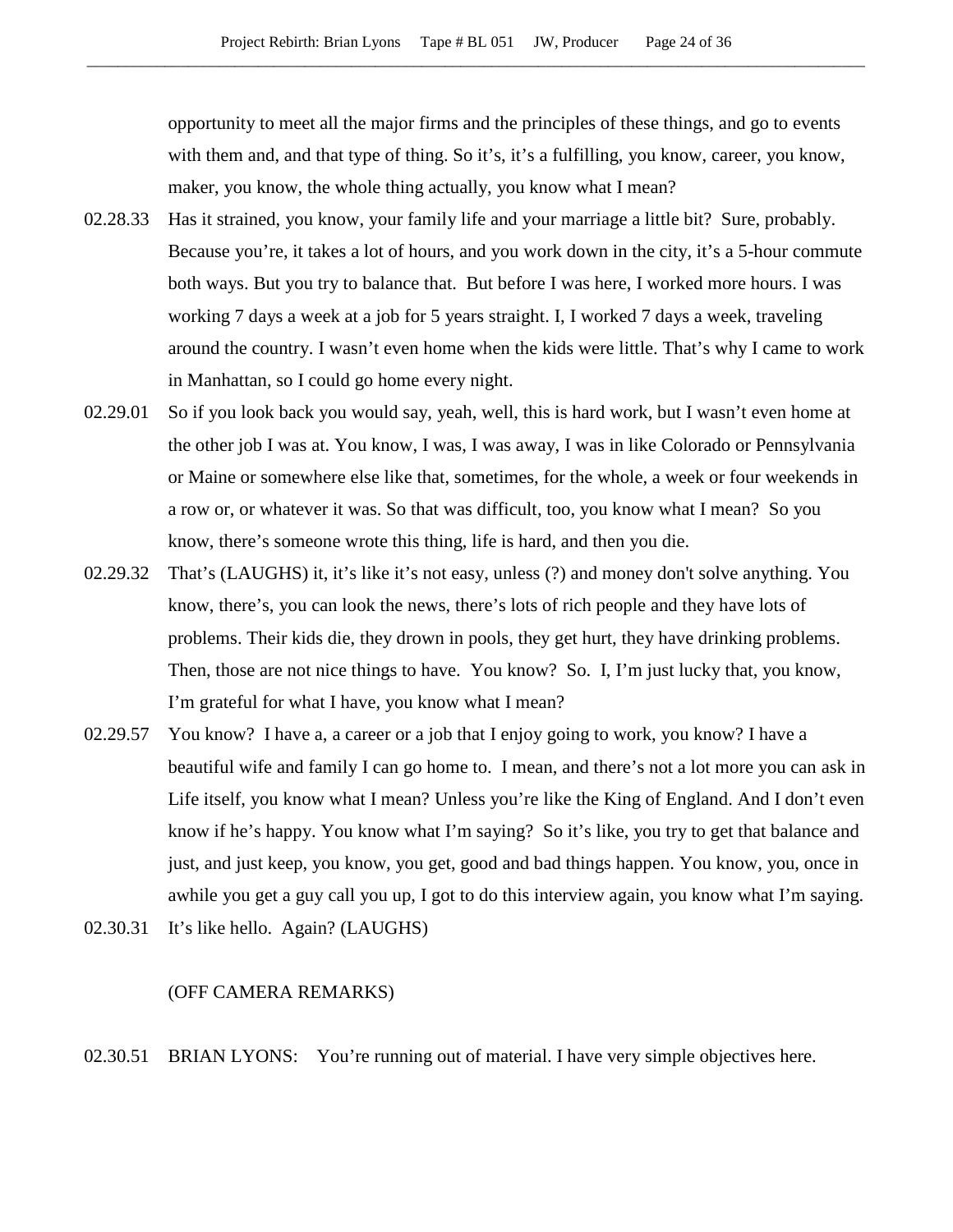#### (OFF CAMERA REMARKS)

- 02.31.05 BRIAN LYONS: For me, it's (?) like a clear path, it was from Day One to now. It's like the same thing, you know what I mean? So it's like, you know, I'm (?) in like the same spot (LAUGHS) I was in like 7 ½ years ago, just the same mindset, and you know, you're still here and that type of thing. You know, it's not like oh, I wish I wasn't on this project, I should be on that one, I should really be building the memorial.
- 02.31.31 'Cos my brother died there. I, why am I on that building? I should be on that building. If I really wanted to go there, I could probably apply for a job with that company and go over there, if I wanted to. You know? But you know, I'm happy where I am. Any, if you're just part of the whole thing. You just, you know, you can't push too hard in life, you know what I mean? You got to kind of find your way, how you want to do it, you know what I mean? (All right?)

JW: The healing process? Where are you in the healing process?

- 02.32.10 BRIAN LYONS: Oh, I don't know. I think I'm over that now, I don't know. I guess so. That's all healed up. I don't think about that stuff anymore, so. It's strange. Do I have, like those, those things I didn't do in life - like 3 or 4 years ago, I was really wanted to film like I even wrote scripts, like do short films, like have a, like on a television show.
- 02.32.45 Like on, like a lot of it's now it's on like this channel 13, like they have Dirty Jobs, and they have Deadliest Catch, or like Axe Men. This, guys go out and film lumberjacks types of things.
- 02.33.05 I always had a vision of doing like construction, like in New York construction. How they put a crane up, (?) you know, filming that whole operation. That would be like a show. Them drilling piles or whatever, how that works, the drill working and how the men do it, that would be a show. That, that type of thing, you know what I mean? Do I still want to do that? Yeah.
- 02.33.29 Well, is it possible that someone would put that on television and it would work? Yes and now, depends. It could be already people out there that have tons of those things that nobody wanted to pick up for all I know, you know, and you would have to look into all that stuff,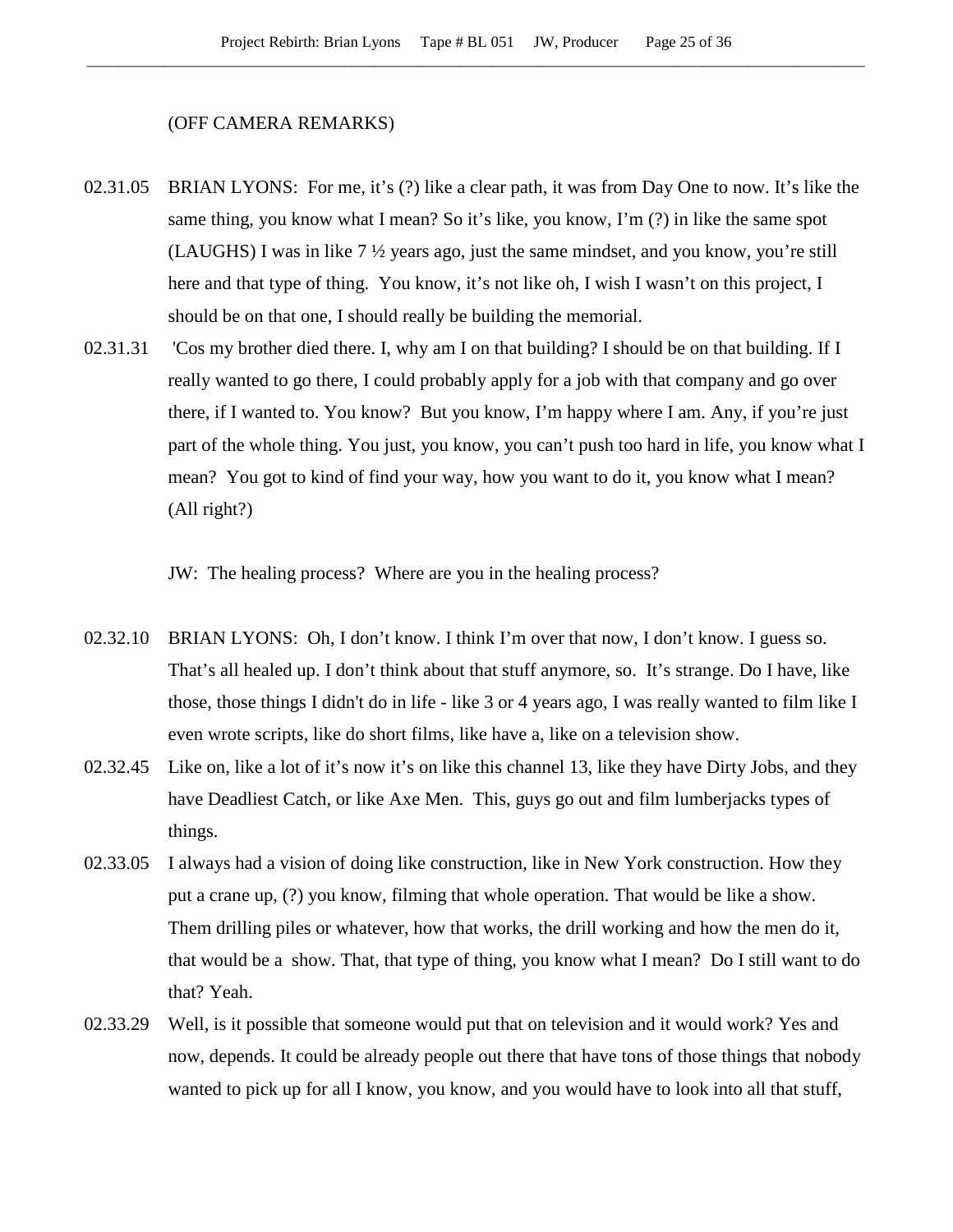and you would need time to do it. And the other thing is you would have to get someone to agree to do it, and as you know, it's hard to get permission to film all these things and stuff like that. Everybody's worried about getting sued and you're gonna watch a guy doing something, and someone got hurt and why is he on film.

- 02.33.58 And it's a whole big thing. It's, believe me. I know all about it. And these union guys, they want to know do I get paid 'cos I'm on it, what, what happened? So you know, you know, you would have to work (LAUGHS) that all out. But I think someone would watch that show, that how they put a tower crane up, how it's actually built. And I haven't seen that on TV yet. You know, or on a film yet, so it's like, you know, you got a lot of it going on here or there, but an actual like show, it was called like the Field Trailer.
- 02.34.30 You go in, and you're like, hey this is what we're doing today. We're putting the crane up. Fifteen trucks are coming and this is the crew and this is what they're gonna do. And in two days it's done. It's not like they're building the Erie Canal and you got to film it for 7 ½ years (LAUGHS) so that it takes that long. You're out, two days of filming and you're done. The thing's up and it's running, have a nice day. You print that. So I always wanted to do that. I, I would still want to try to do that. But I have no time to do it.
- 02.35.00 I have no time to go fishing I live like a block away from the lake. That, it's just all time management. It's just not enough time in the day. See, and you know, I had the baby bottle business at one time and stuff like that. And I, you could do that. But then you would take time away if you had a full time job you, you can't take away from that, so you have that. So the other time you would be taking away is from your family. So you have to make a judgment – do I want to take that time away from my family or do I want to spend with my family?
- 02.35.31 So I've decided to stay with my family. Go home and hang out with the kids or push them on the swing as much as I could when they were little, you know what I mean? So when they grow up, they can remember that their father pushed them on the swing at least, you know what I mean? That that's (?) important to me, so. You know, maybe when they're older and grown up you, you could do that. I don't know, but you know, if there's enough time left (LAUGHS).

JW: Do you think about mortality a lot?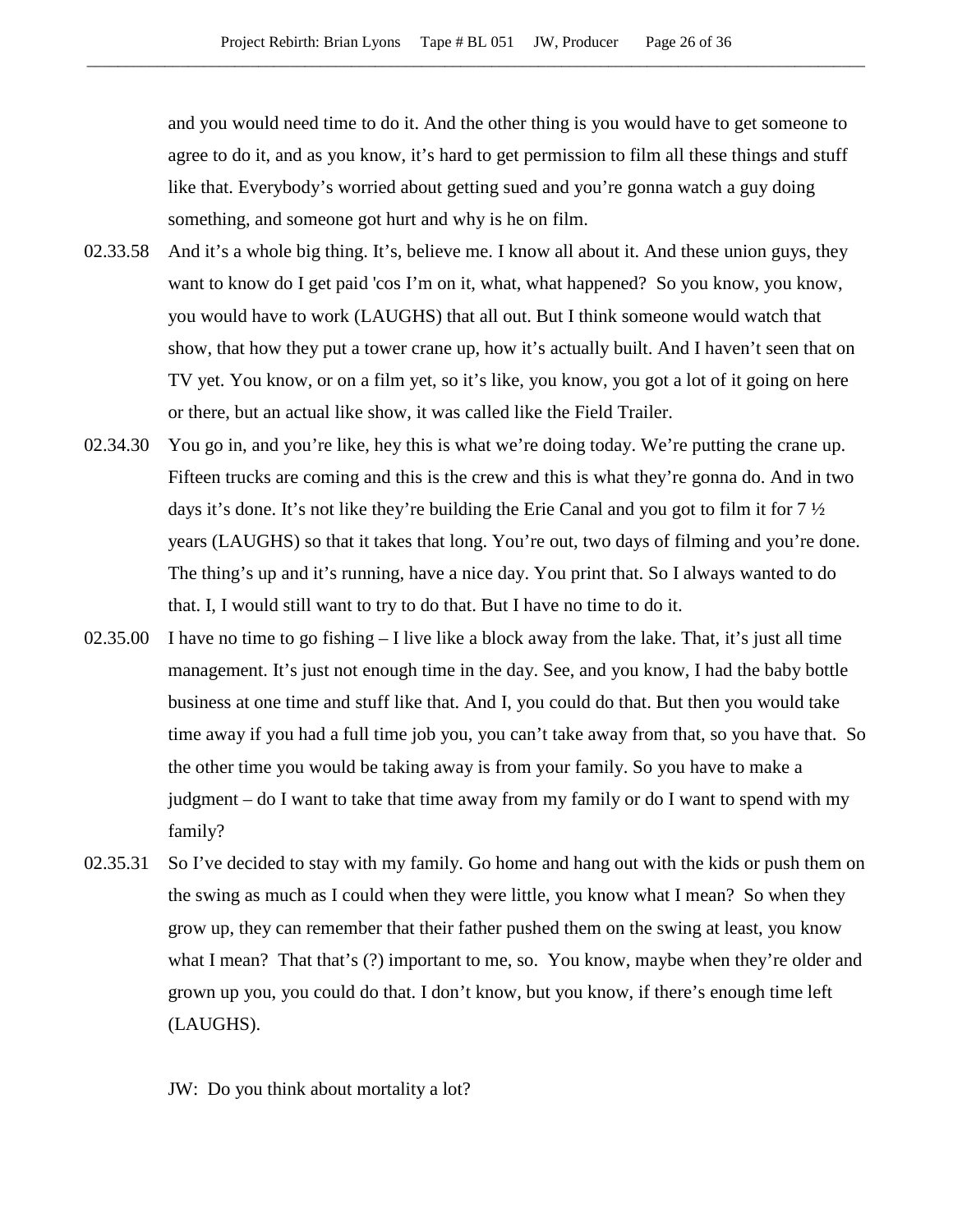- 02.36.01 BRIAN LYONS: No. No. No. But you get older, you know, you only have so much time left to do stuff. You know, the, if you want to do things or whatever. You got to pick and choose what you, what you do in your lifetime, I guess, you know what I mean? You know, there's a lot of time left, but you have to always, you got to plan ahead at least you know what I mean? You have to get life insurance, you got to plan for college, you got to; otherwise you wake up and you're like your daughter comes to you and you're like yeah, Dad, all the kids are filling college applications out.
- 02.36.33 What college am I going to? And you're like college? Who said you were going to college? Can't afford college. That happens all the time to kids. You know what I mean? I'm already planning, my daughter's going in  $9<sup>th</sup>$  grade, you got to actually plan now to go to college. My friend, I was talking to him yesterday, he's (?) his daughter got accepted to Fordham, which is a big college in the Bronx.
- 02.36.59 Not too many people get into Fordham, but it's a good place to go. It's \$45,000 a year. For four years, it's like, you know, \$200,000, you could buy a house for that. He's like I can't afford that. She wants to go, her friends are going. Well, I don't know what their father does for a living, but he can't, he's a construction worker. So she's going to the University of Delaware, two hours away, four hours away, whatever it is. So it's like, you know, what, you know, what, what do you do? You got to plan at least for those things.
- 02.37.29 You (?) you know, you have to plan now for those type of things, you know, and what you want to do. Did you want to film a tower crane going up or you want to save for college? Ok, which one are you doing? (LAUGHS) You know, what, you got to pick one. You know, that's, that's the reality of it all, you know what I mean? So. It's just, you know, it's normal life, what are you gonna do? It is what it is.

JW: Where is America right now?

02.37.59 BRIAN LYONS: Oh, America? (~JW~) Are you that Moore guy, disguised, what's his name? (~JW~) George Bush ruined everything (LAUGHS). Let's just blame him for everything. No, no. I like George Bush (~JW~)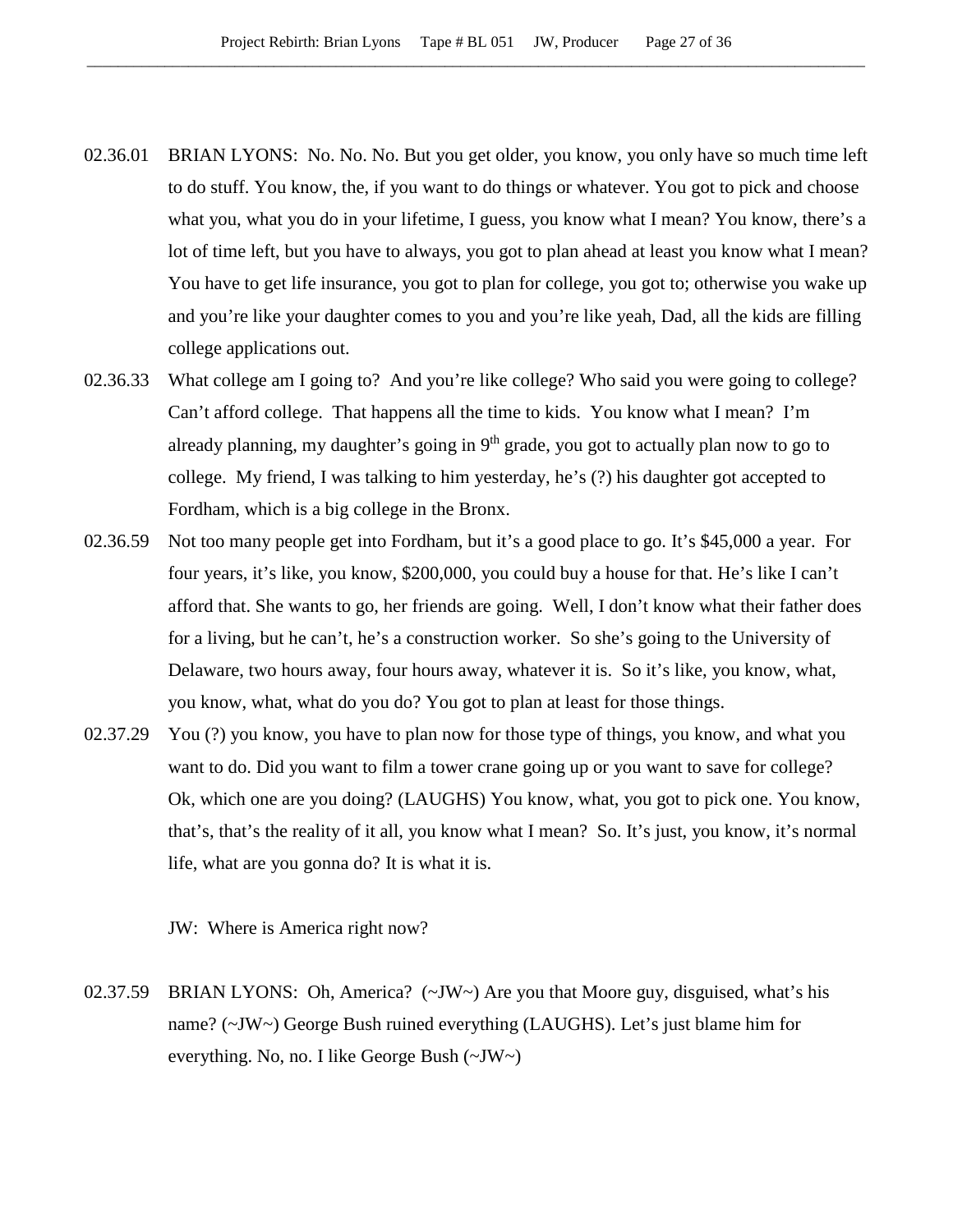JW: Where is America in terms of 9-11 and the site?

- 02.38.21 BRIAN LYONS: (MID-STATEMENT) I was telling you, no one remembers. They're done, they don't care. No one cares about 9-11 America. They don't care, they don't realize the dangers in the world. They, America does not. And my personal opinion since I'm American I have this opinion, is that I believe the administration that's now gives false hope to people. They're like we can just be friends (LAUGHS) with these people. You know what I'm saying? And it's not gonna be a problem. That is not true. People (?) the reason why this had happened and in, probably in the first place, is when you are number one, whether you're the president or you're the best country or you're the captain in the football team or captain in cheerleader people, people don't like you.
- 02.39.11 And they hate you, and they do stuff to try to hurt you. Now, in the case of a cheerleader or, or a captain of a football team, they put stuff in your locker and they talk about you. Ok? And at that age, that hurts, ok? Now, in the global thing, in America's type of thing, other countries try to do stuff that, that don't like us, to hurt us financially or do something to your citizens or whatever.
- 02.39.41 And then you have the extremist groups which are like the terrorists, that want to kill Americans. Ok? So that's an reality and that always will be a reality, all right? And over there, like besides America, other people, it's been going on since, you know, humanity.
- 02.39.59 This guy is one religion, this guy's another religion, whether you're Iraq or Iran, and they want to kill each other for some reason, 'cos they don't like them. And (?) like, you know, where do I think America is on the whole 9-11 thing is I, I think the people have forgotten and, you know, except for the people that were close and a lot of veterans don't forget about it. 'Cos it's like a military action type of thing. A lot, if you talk to a veteran or see a veteran or you know, with those are the people that are interested in, in your 9-11 history or your 9-11 stories or whatever like that.
- 02.40.38 Just Joe Blow the barber down the block, he's like, here's the fact. Where I live, and I live 80 miles from here, I take the train up. My daughter'll be at dance class. I meet a father there. Oh, your daughter dances? Hi, oh, what do you do? Oh, I'm accountant, what do you do. I work in construction in Manhattan. Oh, where you working? I'm working at Ground Zero, we, we're rebuilding. Oh, they're rebuilding that place?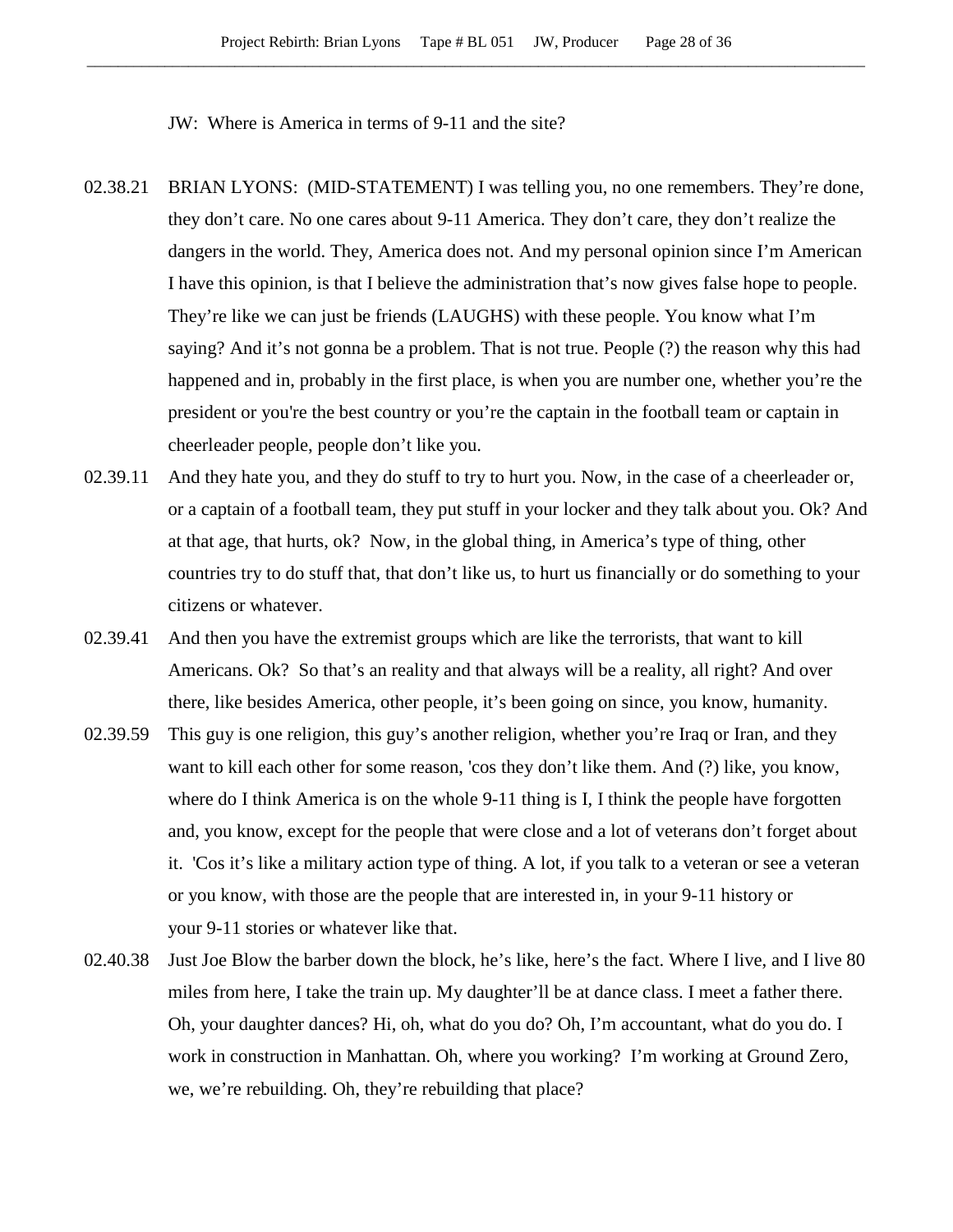- 02.41.02 No clue. What are they building there, he wants to know. Clueless. Has no idea. That they're even doing anything at (?). And, doing anything down there. So it's like America doesn't know, really. That's why it's good they're gonna have this museum and a film and stuff really maybe and, and there's a (?) some family member groups and there's one at the tribute center, Lee Eyopee. He is interested and I said I would help him if, if I (?) he could, we want to try to get the, the knowledge of 9-11 into the New York state school system.
- 02.41.43 Ok? Like the American Indian story or you know, you know, Wall Street story or the War of 1812, and those are fine. We want 9-11 to be in there, so that the children know what had happened. You know, 'cos it's a huge historic event of what, why it happened and how it happened, and who it affected, and why it got affected and, and stuff like that.
- 02.42.09 That are very interesting. And that, that probably will happen. 'Cos I was just doing my (?) the homework on my, my 5<sup>th</sup> grader the other day, and she was learning all about Cuba. Why Cuba went into socialism and you know, when (?) it was a democracy.
- 02.42.33 And you know, when America was there and then it went into sanctions and it's a whole little 2-pages of it in her history book about it. So eventually there'll be a page in the history book about 9-11, why it happened, how it happened, who affected it, you know, that type of thing, you know what I mean?

JW: Why is that important do you think?

- 02.42.55 BRIAN LYONS: 'Cos it's, like I said, it's a big part of American history and it affected America in a, in a huge way. And it has evolved into, you know, wars and, and, you know, ideology of the way people look at America and has changed the whole way we're living. Just try to go home tonight on an airplane and you'll figure that out. You know, you got to take your shoes off, you know, your belt off, or whatever. That never happened before. So that's a, that, that's you know, one reason that it's a nation-changing event that had happened.
- 02.43.29 I.D. cards to get into everywhere, you know, that was, never happened before. People were too complacent about it. So you know, that's, that's important that, you know, the kids, the children know what actually caused all that stuff. While they, why? And, and my daughter,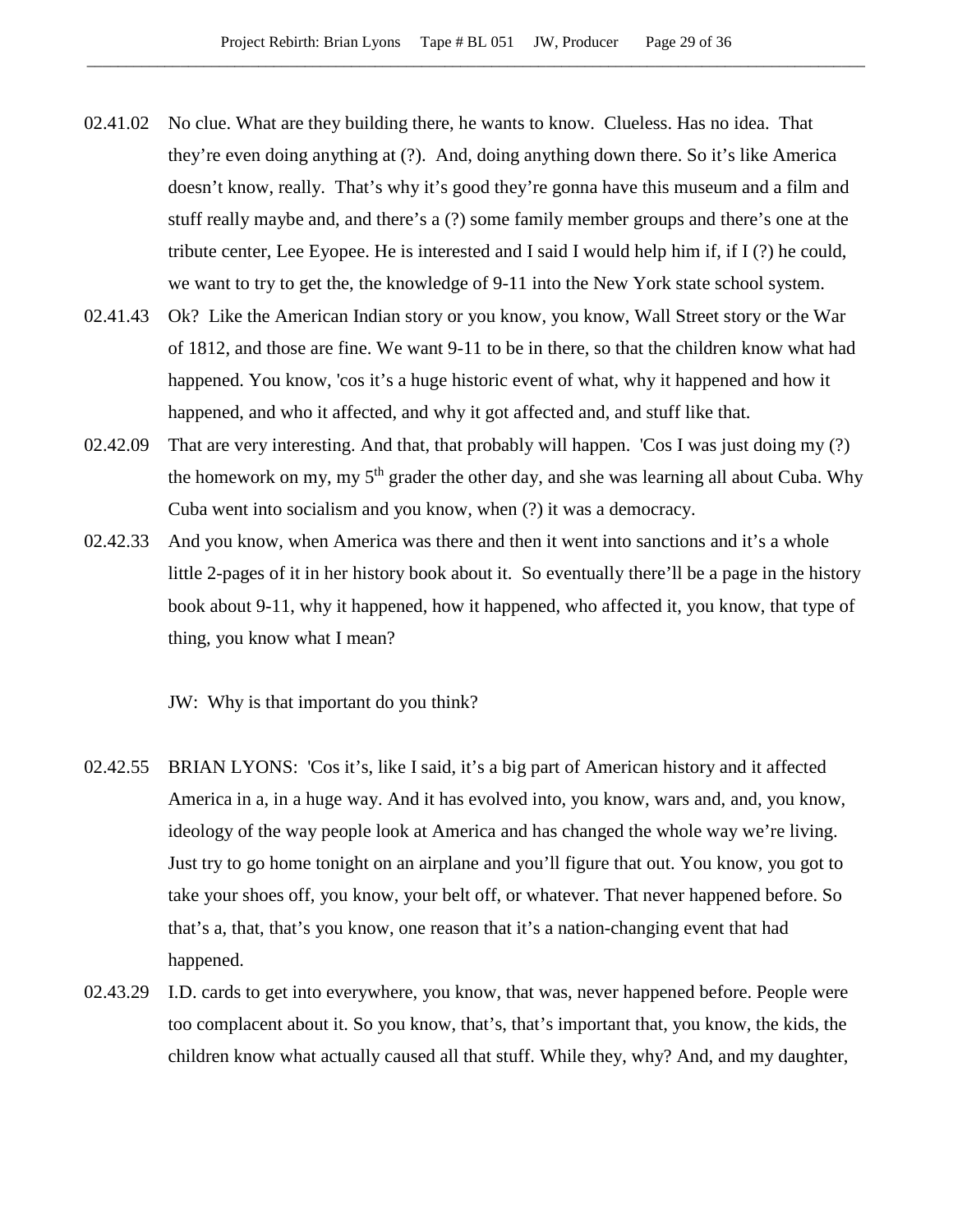my 10-year old, Patricia, she is, she's very sensitive and very dedicated to the 9-11 cause. Ok?

- 02.43.58 Because I think we take them out of school every year to go down here, and like one of her teachers, which was, is like 26 years old, whatever, so she was probably 19 when it happened, something came up about 9-11. Like she's very proud that her father works at Ground Zero. And she tells people all the time, and she actually gets bullied and has fights in school and on the bus 'cos her father works at Ground Zero and people don't believe her.
- 02.44.31 Or don't even know of Ground Zero. They're like there's no such thing, and they're not building a big building down there. And she's like yeah, they are. I was there. Ok? I've seen it, I've been there. And they're like you're a liar, Patricia. And they actually say that to her. And call her names and stuff, imagine that? That's why (LAUGHS) it needs to be in the school system. And the teacher said to her, like, she said something like she went down to 9-11, and you know, she seen the construction and the memorials and the teacher was like, that's stupid.
- 02.45.09 They shouldn't even be doing that, and you know, blahblahblah. They had a whole big thing. And Patricia stuck up and said you have no right to say that. You know, and I should go to the principal and report you for saying that to us. She stuck right up for herself. She came home and she was a little sad and crying that the teacher had said that. And she wanted me to call her, and I think I did call her, but she never called me back.
- 02.45.31 But it wasn't the right thing to say, for a teacher to say that to a young child, you know what I mean? Whereas, and now this is a school in New York, where families in that neighborhood were affected. School groups come from all over the place – Pittsburgh, Ohio – in busloads, to take tours of Ground Zero, to learn about it. Whereas, in our own school system, you have teachers that are like, you know, don't even recognize the place.
- 02.46.02 It's very interesting. The different (school?). That's where America's at. You got a  $5<sup>th</sup>$  grade teacher telling you, you know, that's baloney, you know what I mean? So it's like, and then you would have a 5<sup>th</sup> grade teacher in another state who thinks very highly of it. Enough to make a class trip for her students to come all the way, thousands of miles to see it. So it's very interesting, the way, you know, the scope of it is, you know?

## (OFF CAMERA REMARKS)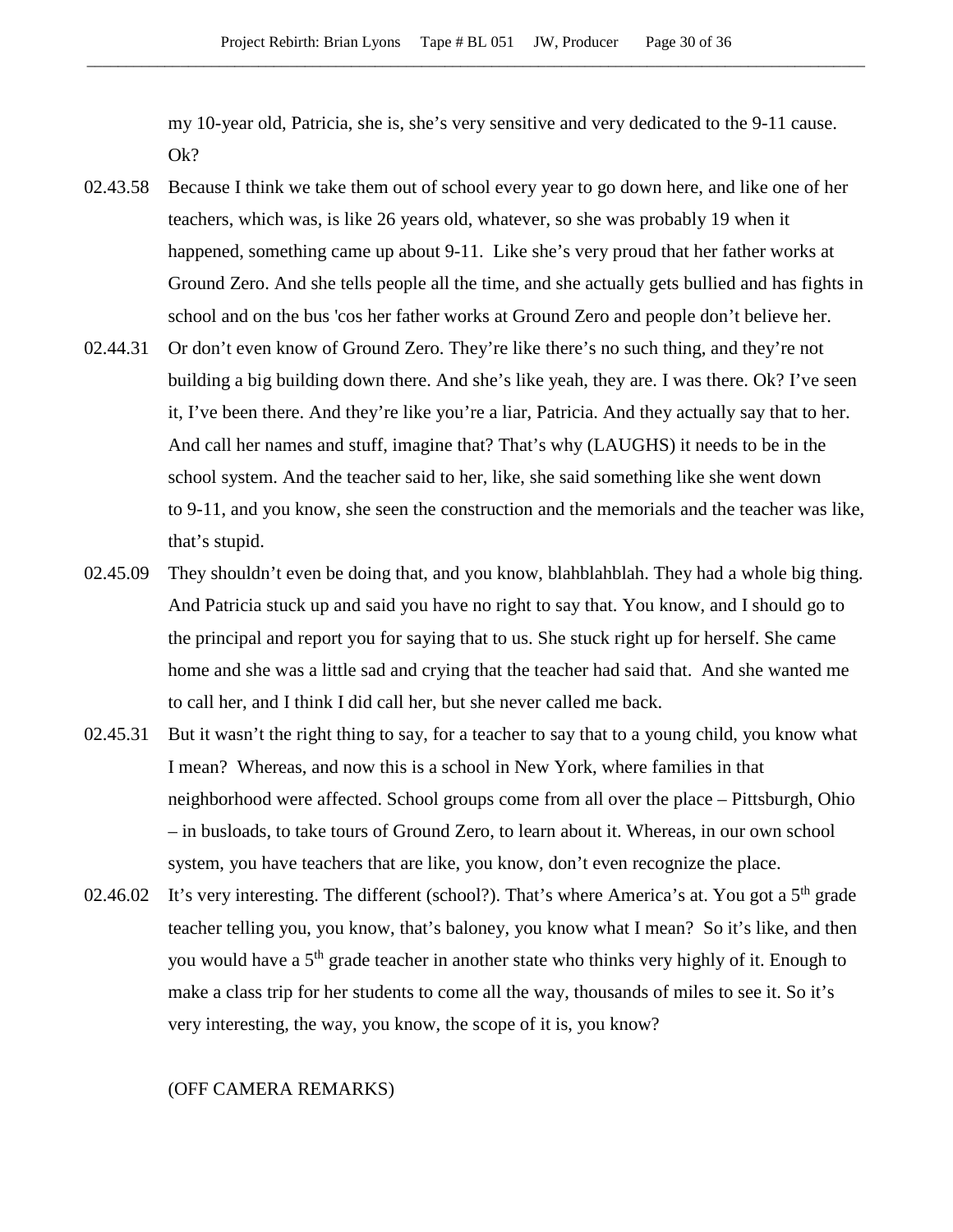JW: What about your brother – what would you say to him if he were here?

02.46.51 BRIAN LYONS: What's up, you want to go fishing? (LAUGHS) Absolutely. You know what I mean? So it's, no, like I said, is you get over him, you don't really want to talk about it. We go to family events, no one really talks about him too much, you know what I mean? My daughter always asks me about him. But  $(\sim JW)$ 

JW: What do you say?

- 02.47.12 BRIAN LYONS: See, the thing of it is, is like I have other brothers and I haven't seem some like I, I seen Sean at the communion, about 2 or 3 weeks ago. But I hadn't seen him in 4 years. And I've called him a couple of times, never returned my call. So it's like, you know, you see him, but it, when you see him, it's like just like (?) we're with him for like, you know, 10 (years?) every day for 10 years in a row. So it's like you know, it's just like you would just normally like nothing ever happened, like hit the road running.
- 02.47.43 You know what I mean? Oh, did I curse him many times, in the very beginning, when I had like blisters on my feet and I'm like, you know, when I was looking for him? Yeah, I'm like you fuck, what did you get me into?
- 02.47.58 You know, you stupid bastard (LAUGHS) when it wasn't his fault, you know what I mean? You know, it's hard work, very hard work, to do and it's like (?). No, we would probably continue what we were doing. I was helping him build his house, we were trying to study for our PE exam. You know, I'd probably be doing stuff like that with him, still. You know what I mean? You know, 'cos he even lives close to me. One brother lives in Massachusetts, (?) you know, it's far away, you never see him.
- 02.48.31 One lives in Connecticut, it's far away. Michael, at least like his family lived, still lives, like kind of where he lived, so they're close by. So I'm sure, and then, and then he would be a fireman still. he would still be, he would still actually be a fireman. So and I worked in the city, and he used to come to my job sometimes, 'cos he would be, if he was driving around. So and he was an engineer, so he was interested in engineering, so that's why, you know, we would probably be working on some type of engineering thing together. Yeah.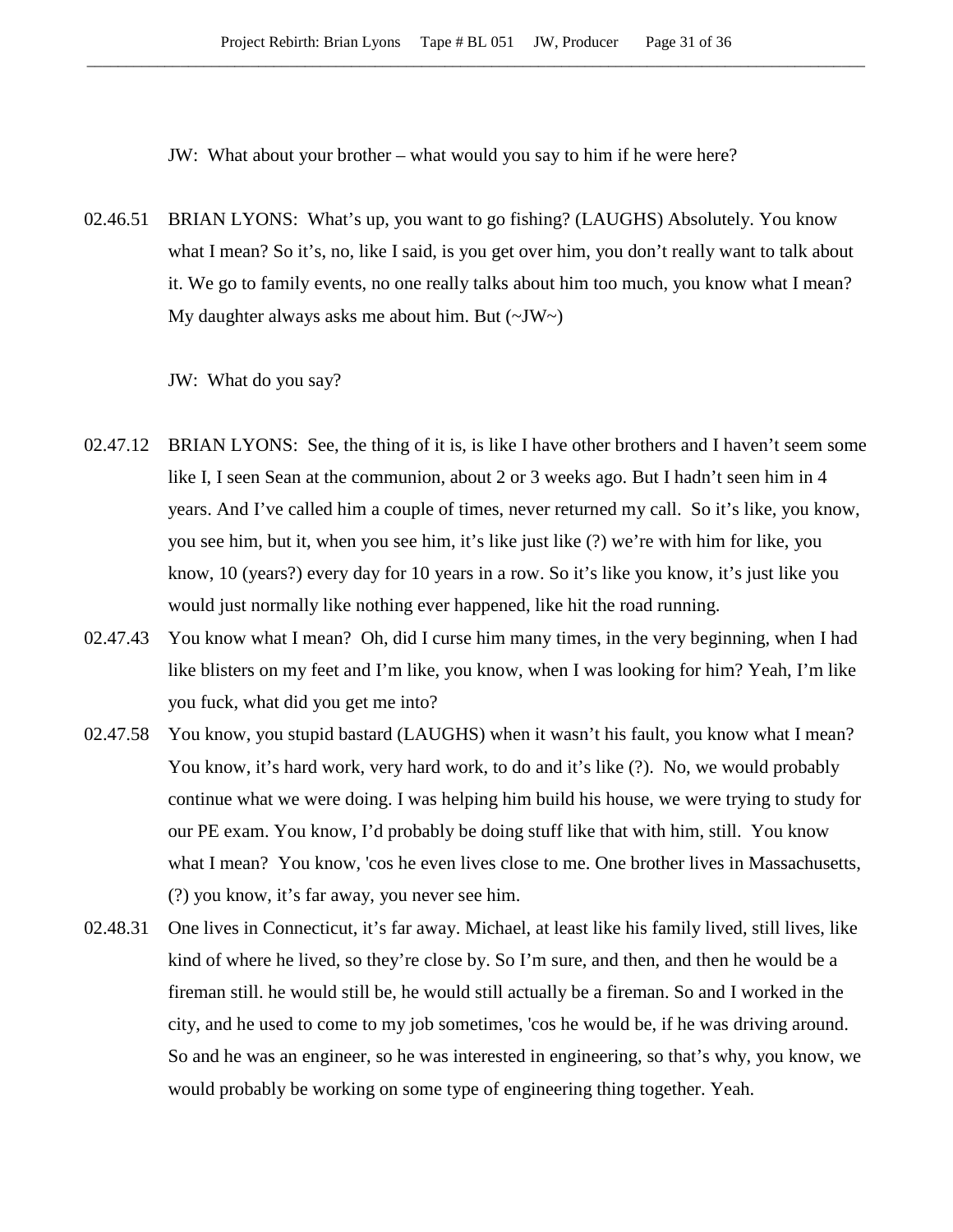## (OFF CAMERA REMARKS)

# 02.49.10 BRIAN LYONS: Lyon, signing out (LAUGHS)

(OFF CAMERA REMARKS)

02.49.28 END OF TAPE # BL 052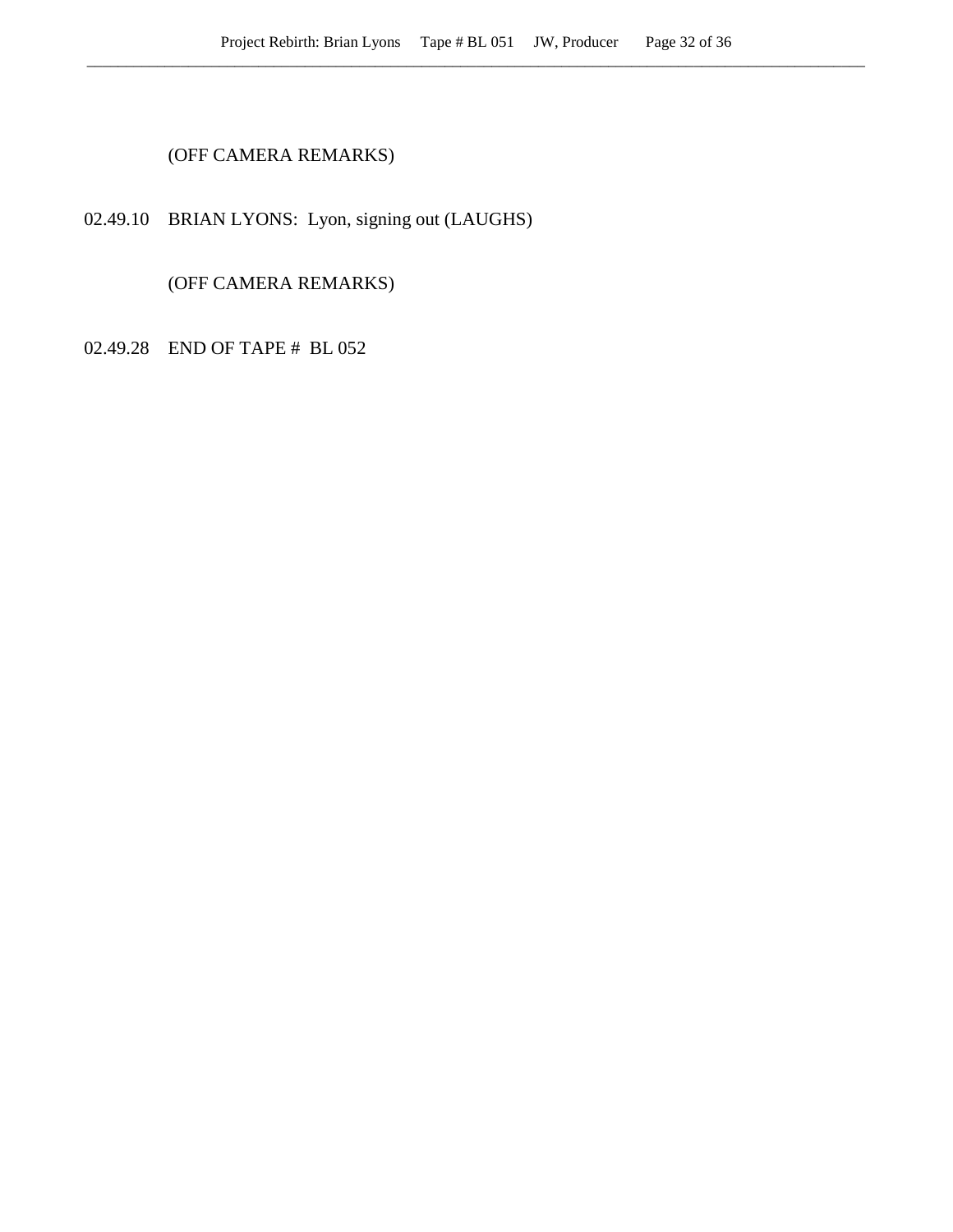# **TAPE # 053 Brian Lyons JIM WHITAKER, Producer/director PROJECT REBIRTH**

#### 03.00.34 PICTURE UP

## (OFF CAMERA REMARKS)

03.04.25 BRIAN LYONS: (MID-STATEMENT) there was a, we had a competition at Grand Central in, in the Grand Hyatt. But it's like, if you ever been to an Irish dancing competition, it's (?) like crazy. There's thousands of people and people are going from one room to the next and getting dressed in the hallway, and it's like it's a mess. (~JW~) So like to be walking around with a camera like that it's like very weird, you know what I mean?  $(\sim JW \sim)$  So.

(OFF CAMERA REMARKS Re: Irish dancing, memorial)

- 03.13.52 BRIAN LYONS: In, in the very southwest corner of the site is the chiller plant. Now they just put the big tubes of water that are gonna come in from the Hudson river, to cool that thing. That has to be constructed. That's gonna take another five years to do, get the equipment down in there and build it and piping, and that actually is the cooling system for the memorial, the hub and the vehicle screening center. So it all can't be connected until all those are built.
- 03.14.27 So that's why if those ain't finished, then that thing ain't finished. And then along with that is a big electrical distribution center that feeds the memorial, the hub and the vehicle security center, and the free, some of the Freedom Tower. So none of that can be finished until those are done. So that's why they're below, like on the bottom level and there's some machine rooms up on the next level and the back away from the, away from that memorial area.
- 03.14.57 But only in that footprint from the subway or the PATH station west, and from the south slurry wall to the Freedom Tower, or to the east-west connector with those (spandial?) beams. It's all in that footprint where the two footprints are. It's all in those little, these little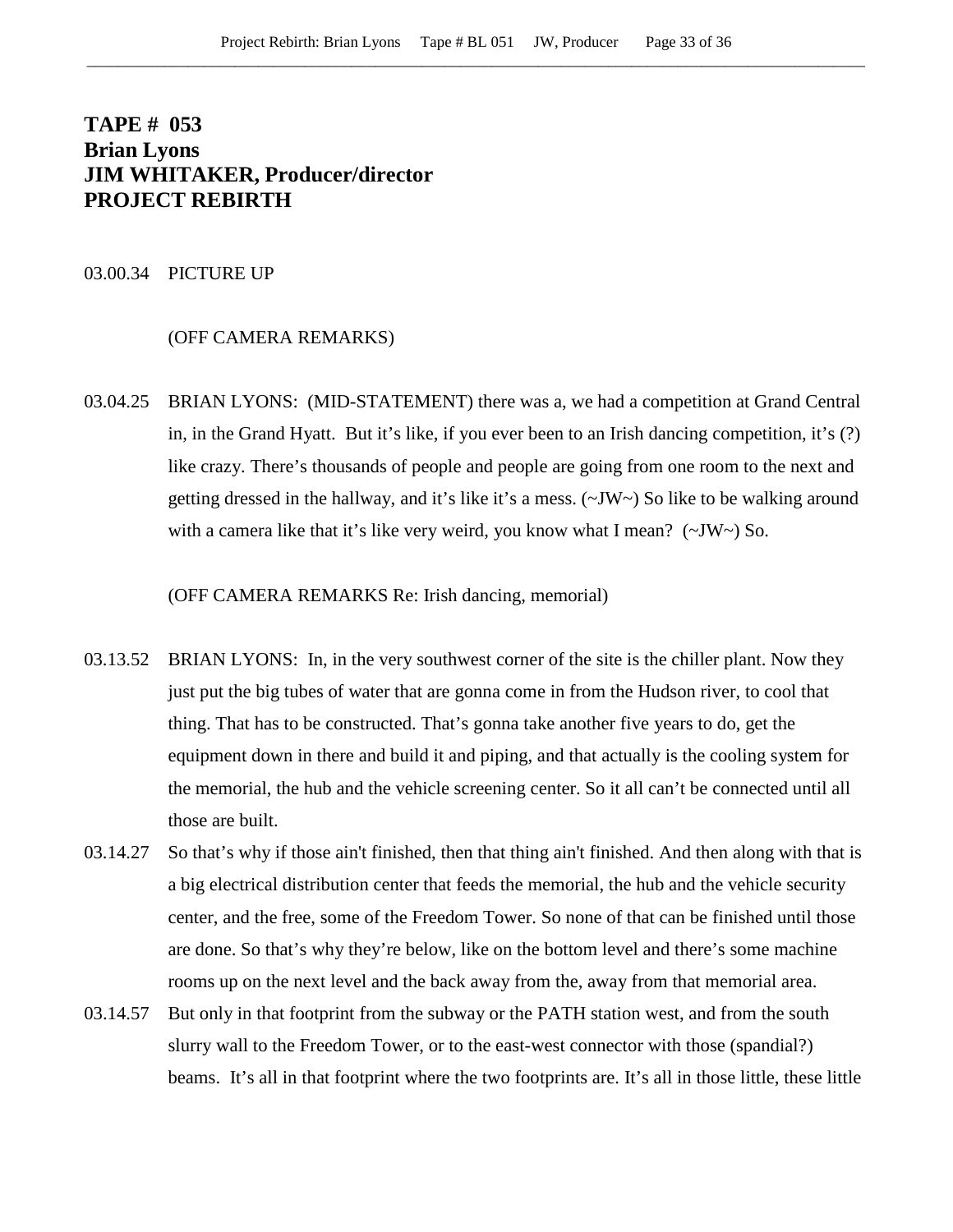rooms and areas and cavities and all that crap in there, you know what I mean? That's the way the old Trade Center was. There was two buildings, and then there was decks to the street level, and then in between the two buildings was a chiller plant and electrical (?) distribution center, and then the PATH train went around them and through them.

- 03.15.38 It's almost the same design as that, you know what I mean? So that's  $(\sim JW \sim)$  that's why, there's still a lot of complicated stuff (LAUGHS) it's like (?) you're still down below street level for years, five more years. At least. You know what I mean? The whole, that whole vehicle screening center which they're building now is another five or six year things, and that's only to the street level. No one's gonna even see what's happening there. It's, it's a screening center and bus depot or something like that is what they're building over there, you know? So. I mean, there's a lot of work. And (?) if worked picked up and you wanted to stay there, you could obviously stay there. And what I got going for me is that's what was, what the Port Authority guys were interested, that I was very dedicated and you know, some of these people I had spoken don't even know me.
- 03.16.33 You know, a lot of guys that I know that from the Port Authority retired already. They (?) gone. So some of them just know of me, or know about me, you know? And, and I was thinking, too, is that if I ever got to work with the Port Authority it'd be a whole different thing. They probably might not let you film me anymore. It's a whole. That's a whole 'nother thing. I don't know how that works.

#### (OFF CAMERA REMARKS)

JW: What do you think about the idea of hope that this film will represent?

03.19.17 BRIAN LYONS: Idea of hope? (~JW~) Well, you got to have a vision to have hope, because (LAUGHS) you know, people have moved on from the 9-11 thing. So you know, I guess if you go to 99-11 and you, well, I try to instill that in people as we're trying to build this thing out of the ground. You know, to have positive attitude and you know, we can get this to work and this should be no issues. And you know, everyone's like no, we can't have that, we need to put a crane in here, no, we can't do that, no, it's like no.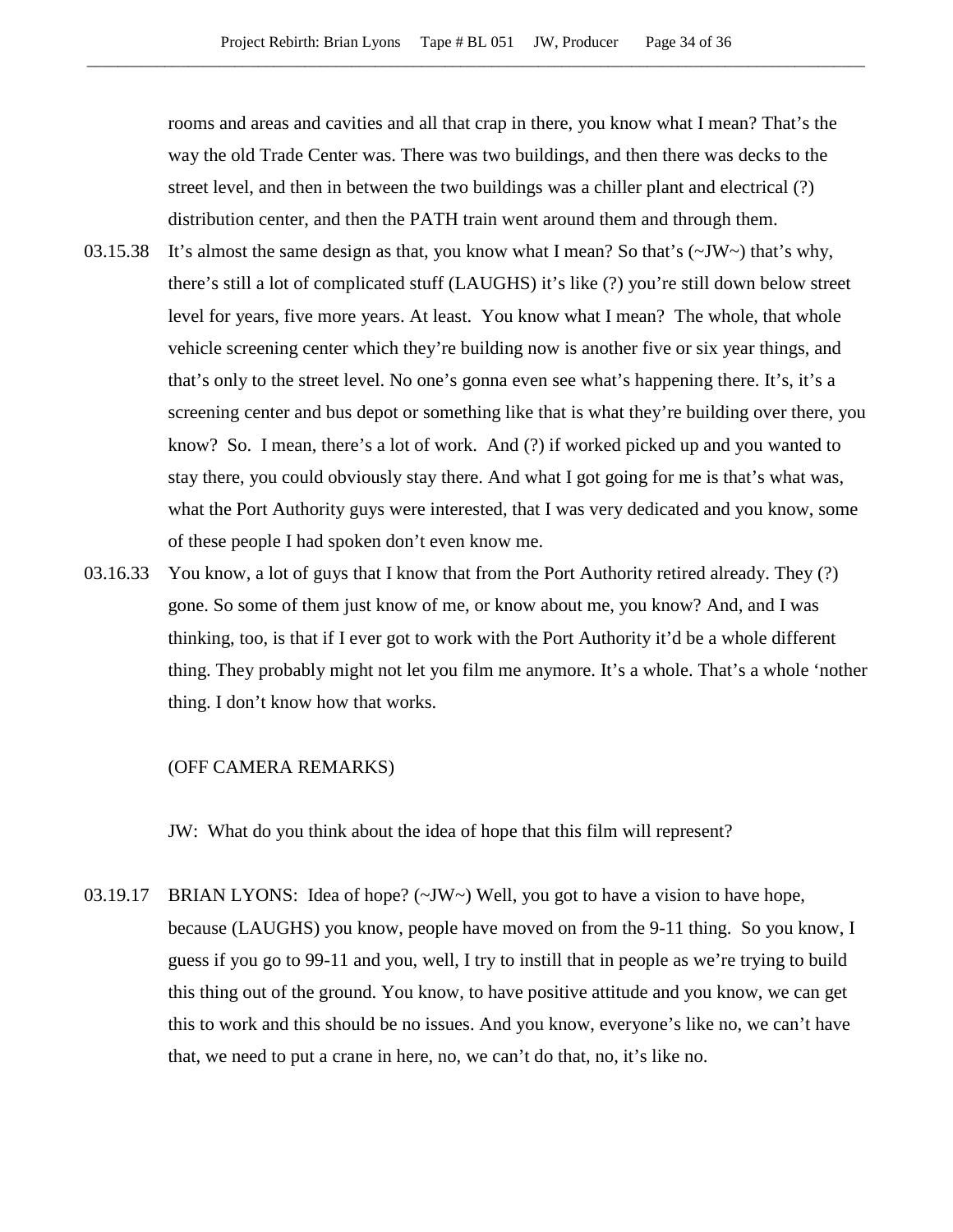- 03.19.46 'Cos people lazy, you know what I mean? The, the vision of hope an all that other stuff is like, goes by the wayside (LAUGHS), if you sit where I sit and people that are involved with this thing.
- 03.19.58 Like I, the only people that have that vision are like the Port Authority people. Have a clear vision and pure heart and have hope for the thing. Everybody else wants to make money. It's depressing sometimes when you think of it, but it is, it's America (LAUGHS) you know what I'm saying? It's, that's, that's what it is. You know? So it's, people have started companies just to support this place.
- 03.20.29 Supply places ,you know, new, new plumbing outfit or something like that, you know?

JW: Do you share that hope?

- 03.20.37 BRIAN LYONS: Sure I do, yeah. I have hope. It's all gonna work. It's all gonna be good at the end of the day. All good things are gonna come out of this. All good things – we'll teach our children what had happened. The economy will get better, and hopefully the world will be a better place when we finish.
- 03.21.00 That's all you can hope for, and that you live a life, nice long happy life. You know, that's all, that's all you can vision, you know? Not a lot of people (LAUGHS) have that, I'm telling you. Very, very small amount of people. You know? The Port Authority people are very modest about it. But if you talk to them privately, they might tell you. But they're very modest about it.
- 03.21.28 But they have the clear vision and, and the pure hearts about it, they actually do. You know? It's a wrap.

JW: Thank you, sir.

(OFF CAMERA REMARKS re: Dance school)

03.29.14 STILLS